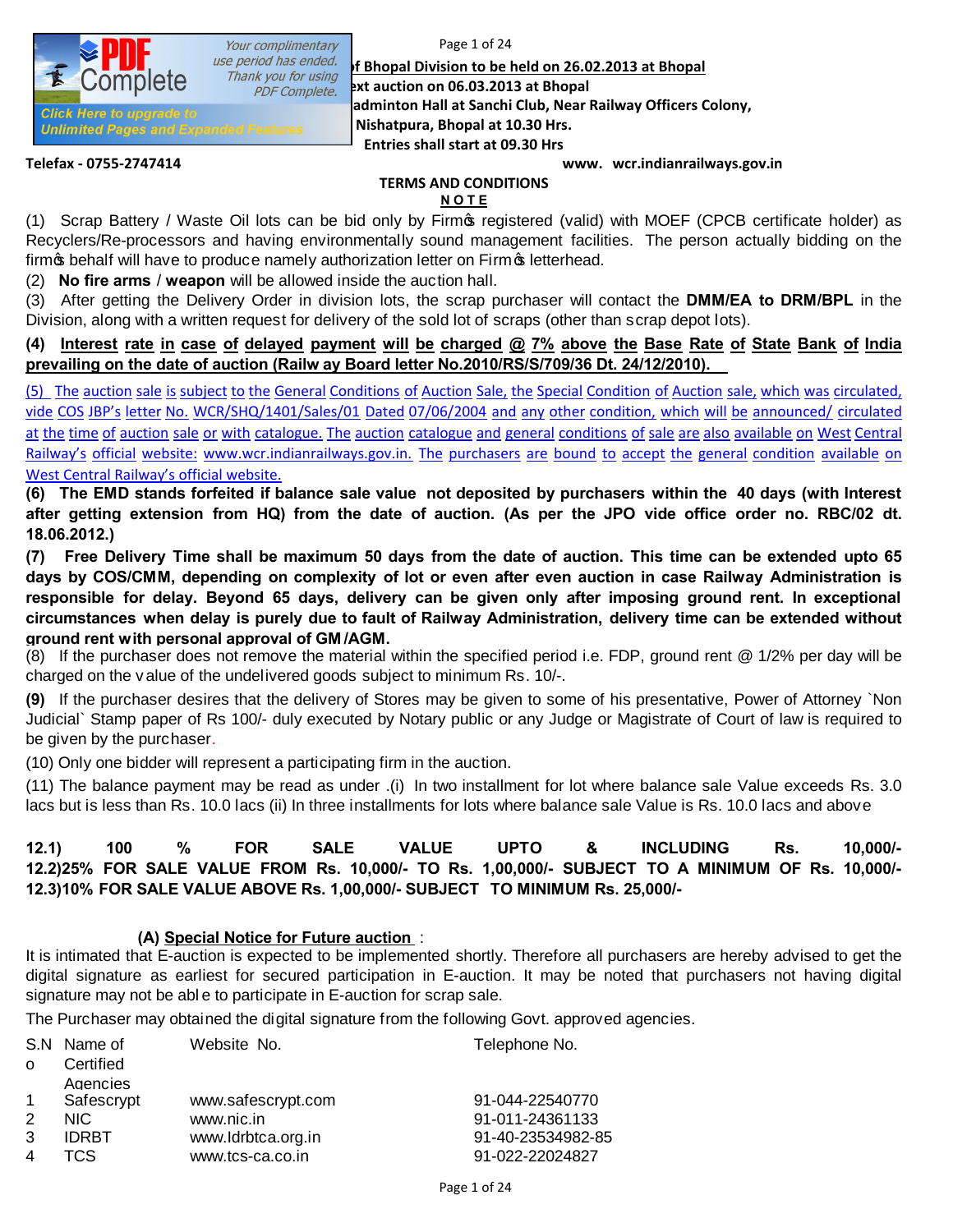

Page 2 of 24 91-011-4329563/41600118855 91-011-26877960

91-79-26857316/17/18

### **(A) E-auction to be implemented soon :**

**1) Registration fees.** There will be one centralized registration scheme for the purchasers. Bidders will be asked to submit electronically one time registration fee of Rs 10,000/- as entrance fee in central account maintained by Northern railway. The centralized registration will permit bidder to participate in all E-auction over entire Indian railway. The registration fee can be refunded to the bidders if they desire not to participate in future auction. However, such bidders can again participate in auction by depositing the requisite registration fee again.

**2) Submission of EM D:** Bidder can deposit any amount as EMD and can submit bids equivalent to 10 times the money

**3) Trial base –**Therefore purchasers are requested to obtain their digital certificate from aforesaid sources as early as possible. Detail regarding e-auction may be seen on website No : www.trial.ireps.com

Suggestion regarding e-auction by purchasers may be given to COS/WCR/JBP & Dy CMM/Sales/HQ & Dy CMM/CRWS/BPL.

**4)** During delivery of condemn coaches in CRWS/BPL all industrial waste and restricted item should be cleaned by contractor/purchaser and dump at pres cribed area nominated by SSE/PCR/CRW S/BPL

# **Additional Notice regarding EM D, BSV is as follow s :-**

1. **Publication of Auction Notice: COS/WCR will give it wide publicity in the auction notice that balance sales value will be accepted only through RTGS through the pooling account No.31925932375 at SBI M ain branch civil Lines JBP.** 

**THE BALANCE PAYM ENT OF SALE VALUE + VAT + IT/TCS WILL BE MADE THROUGH RTGS ONLY.**

 **2. (i) Entry fee: Entry Fee w ill be collected in DD/RT GS.** 

**(ii) Collection of EM D : EMD will be collected in cash/DD.** 

(iii) payment of Balance Sale Value:- The balance sale value (Balance Sale Value + Sales tax/VAT+TCS) will be collected through RTGS. The depot officer will issue successful bidder an Advice indicating the amount of Balance **sale value (Balance Sale Value + Sales tax/VAT+TCS) to be deposited and obtain acknowledgement from the** purchaser. The amount indicated as Balance Sale Value will have to be deposited in the following pooling account **in the name of FA&CAO/WCR/JBP : - Account No. 31925932375. S.B.I. Main Branch Jabalpur. IFSC code no. SBIN0000390** 

3. Firms will be advised to (A) Quote Lot No. and Firm's Name on in remark column, provided in NEFT form. (B) To deposit amount for each lot separately, duly indicating above details. If Bid Sheet consists more than one Lot, then also amount should be deposited Lot wise. (C) Not to depos it amount through Internet bank ing.

4. At Jabalpur end, Asstt. Chief Cashier will collect statement, showing the amount finally transferred to FA&CAO deposit from pooling account, pertaining to the above from SBI. He will issue Money Receipt on the basis of statement collected and intimate to concerned Depot official on same day with a copy to HQ Book Section. Concerned Depot official will get the MR and confirm its genuineness over phone/fax/secured encrypted date transfer and issue Delivery order on the basis of this MR. The existing procedure with respect to Sale Tax and TCS will be continued for the purpose of accountal/payments to tax authority/filing of returns etc. Depot officers will arrange for the collection of original MR from Assist cashier Jabalpur twice in a week to release the delivery orders.

5 The date of deposit of Balance Sale value in Railway pooling Account, as per SBI statement, will be considered for calculation of interest purpose.

6. The accounting units will treat consolidated amount in the statement as challan and they will send to HQ Books as debit after completing their accounting their accounting transaction.

7. The Accounting Units will collect statement of amount of the pooling A/C of Rly, collected collected by Acc/ JBP from SBI Main branch Jabalpur. They will clear their Sales Suspence credit balance through this statement duly mentioning the details given by the bank. He will furnish further intimate his Accounting transaction along with the accompanying statement to SAB. SAB w ill endorse it and forward to HQ Books Section for clearance of RIB suspense.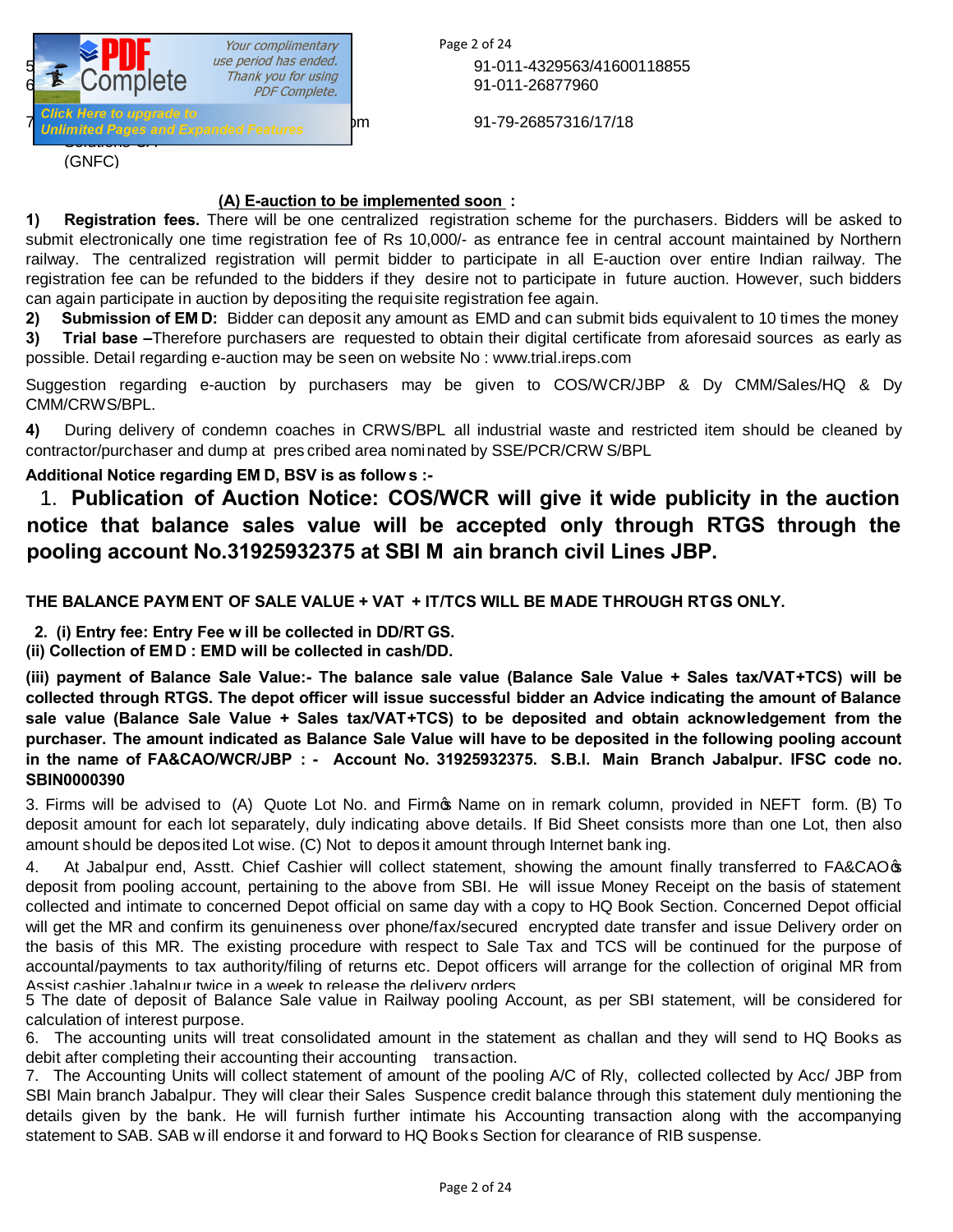

Your complimentary<br>
use period has ended.<br>
Thank you for using<br>
PDF Complete.

Page 3 of 24 **BECON The Section has ended.** Supering the statement from SBI/ JBP, amounts transferred to Rly Deposit A/C from pooling mpletering thank you for using

Dy. CMM/CRWS/BPL

|             |                    | Auction catelogue of Bhopal Division to be held on 26.02.2013 at Bhopal                                                                                                                                                                                                                                           |              |      |                        |                                                                                                                                       |                    |
|-------------|--------------------|-------------------------------------------------------------------------------------------------------------------------------------------------------------------------------------------------------------------------------------------------------------------------------------------------------------------|--------------|------|------------------------|---------------------------------------------------------------------------------------------------------------------------------------|--------------------|
| <b>RAIL</b> |                    |                                                                                                                                                                                                                                                                                                                   |              |      |                        |                                                                                                                                       |                    |
| <u>0.</u>   | Sr.N LOT No (MMIS) | <b>Description of Material</b>                                                                                                                                                                                                                                                                                    | Qty.         | Unit | <b>Stock</b><br>Holder | Location                                                                                                                              | <b>VAT</b><br>in % |
|             | 280912110220       | Scrap Rail 52 Kg above one meter<br>long (182 Nos, 1121.55 R/Mtr)<br>Note: Delivery by Running meter only<br>Stock Holder lot No.<br>BPL/ET//Scrap/Rail/52 Kg/12-13/06<br>Note: Cutting permission is allowed<br>for easy loading                                                                                 | 58.197 MTs   |      | <b>SSE</b><br>Pway ET  | EP 1161 1169<br>engineering siding<br>at passenger yard<br>ET.                                                                        | 5                  |
|             | 2280912120256      | Scrap Rail 52 Kg above one meter<br>long(207 Nos, 1990.56 R/Mtrs)Note-<br>Delivery by Sectional weight(Running<br>meter) Stock Holder Lot<br>No:BPL/HBD/PW/52R/2012-13/07                                                                                                                                         | 103.290 MTs  |      | SSE/PW/<br><b>HBD</b>  | KM770/4-6 and 16-<br>18 Dn Road                                                                                                       | 5                  |
|             | 3280912120257      | Scrap Rail 52 Kg 3rd class above one<br>meter long(87 Nos, 983.69 R/Mtrs)Note-<br>Delivery by Sectional weight(Running<br>meter) Stock Holder Lot<br>No:BPL/PW/S/Sc 52kg/2012-13/11/01                                                                                                                            | $51.044$ MTs |      | SSE/PW/<br>S/BPL       | Bet. Itayakalan -<br><b>MDDP KM 812/28</b><br>to 813/2 Dn side &<br>813/10-12 Dn side,<br>813/16-18 Dn side                           | 5                  |
|             | 4280913010312      | Scrap Rail 52kg above 1 meter<br>(277Nos, 2910.88 R/M)<br>Note: Delivery by Running meter (by<br>sectional weight) Stock Holder lot No.<br>BPL/ET/P.way/Scrap rail 52kg/12-<br>13/01                                                                                                                              | 151.045 MTs  |      | SSE/PW<br>AY/M/ET      | KM.737/31-<br>738/1,738/5-<br>7,738/9-11,738/11-<br>15,738/13-15                                                                      | 5                  |
|             | 5280913010313      | Scrap Rail 52kg above 1 meter (317<br>Nos, 3062.62 R/M)<br>Note: Delivery by Running meter (by<br>sectional weight)<br>Stock Holder lot No.<br>BPL/ET/P.WAY/Scrap Rail/52kg/12-<br>12/12/02                                                                                                                       | 158.919 MTs  |      | SSE/PW<br>AY/M/ET      | VARDHAMAN<br><b>SIDIENG</b><br>EP.No.1115-1123<br>1095-1087 1061-<br>1087 1055-1061                                                   | 5                  |
|             | 6 280913010314     | Scrap Rail 52kg above 1 meter (200<br>Nos, 1847.18 R/M)<br>Note: Delivery by Running meter (by<br>sectional weight)<br>Stock Holder lot No.BPL/ET/P.way<br>/Scran Rail/52kg/12-13/12/03                                                                                                                           | 95.850 MTs   |      | SSE/PW<br>AY/M/ET      | VARDHAMAN<br><b>ISIDIENG</b><br>EP.No.1215-1227<br>1181-1197 1153-<br>1181 1135-1153<br>1123-1139                                     | 5                  |
|             | 7280913010315      | Scrap Rail 52kg III Class above 1<br>meter long (122Nos, 582.79 R/M)<br>Note:1- F/Plate will not be delivered<br>duringdelivery will be removed by<br>S/holder<br>2. Delivery by Running meter 3. Cutting<br>permission may allowed for easy<br>loading.Stock Holder lot No. BPL/<br>PW/'S'/ SCR/52kg/12-13/12/13 | $30.241$ MTs |      | SSE/P.W                | Bet MDDP Yard<br>AY/S/BPL KM.814/20-22 DN<br>side,814/21-23,23-<br>25 33-35 UP side,<br>814/33-35UP loop<br>side, 814/38-40DN<br>side | 5                  |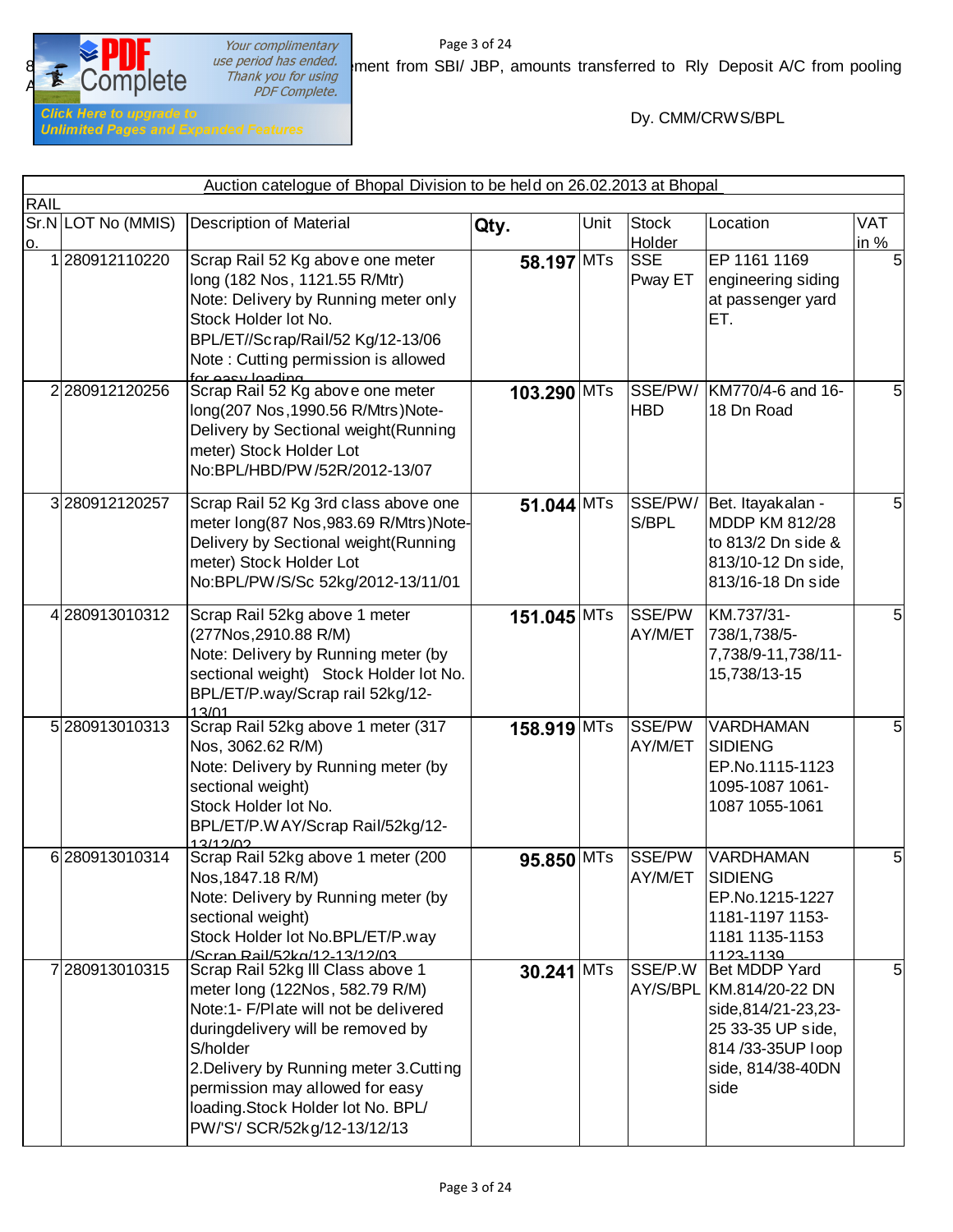|                                                                                             | Your complimentary                                                                                                                                                                                                                                                                                                          | Page 4 of 24                                          |             |                        |                                                                                                                                                                                                                             |                |
|---------------------------------------------------------------------------------------------|-----------------------------------------------------------------------------------------------------------------------------------------------------------------------------------------------------------------------------------------------------------------------------------------------------------------------------|-------------------------------------------------------|-------------|------------------------|-----------------------------------------------------------------------------------------------------------------------------------------------------------------------------------------------------------------------------|----------------|
| Complete<br><b>Click Here to upgrade to</b><br><b>Unlimited Pages and Expanded Features</b> | use period has ended.<br>Thank you for using<br>PDF Complete.<br>$JIIUIIUII$<br>2. Delivery by Running meter 3. Cutting<br>permission may allowed for easy<br>loading. Stock Holder lot No.<br>BPL/PW/'S'/SCR/52 kg/12-13/12/16                                                                                             | ss above 1<br>97.67 R/M)<br>be delivered<br>emoved by | 46.580 MTs  | SSE/P.W                | MDDP Yard &<br>AY/S/BPL MDDP-MSO Bet.<br>KM 815/2-6 DN ML<br>to DN side,<br>815/5-7, UP ML to<br>UP side ,815/6-10<br>DN ML to DN side,<br>815/11-13, UP side,<br>815/12-14DN side,<br>815/14-16DN side<br>815/13-15UP side | 5              |
| 9280913010317                                                                               | Scrap Rail 52 kg III Class above 1<br>meter long (182 Nos, 2020.14 R/M)<br>Note:1- F/Plate will not be delivered<br>duringdelivery will be removed by<br>S/holder 2. Delivery by Running meter<br>3. Cutting permission may allowed for<br>easy loading. Stock Holder lot No.<br>BPL/PW/'S'/SCR/52 kg/12-13/12/18           |                                                       | 104.825 MTs | SSE/P.W                | MDDP-MSO Bet.<br>AY/S/BPL KM.815/16-18, 20-<br>22 DN side, 815/19-<br>21 UP side and<br>815/26-34 Kaichi                                                                                                                    | 5              |
| 10 280913010318                                                                             | Scrap Rail 52 kg III Class above 1<br>meter long (200 Nos, 2345.36 R/M)<br>Note: 1-F/Plate will not be delivered<br>duringdelivery will be removed by<br>S/holder 2. Delivery by Running meter<br>3. Cutting permission may allowed for<br>easy loading. Stock Holder lot No.<br>BPL/PW/'S'/Sc.Rail/52 kg/2012-<br>13/12/19 |                                                       | 121.700 MTs | SSE/P.W                | MDDP YARD Bet.<br>AY/S/BPL KM.815/36-to 816/2<br>Kanchi & DN<br>side, 815/3-5 UP<br>Kanchi, 816/8-10<br>DN side, 816/10-12<br>DN side, 816/11-13<br>UP side, KM816/14-<br>16DN side & KM<br>816/20-22 DN side               | 5              |
| 11 280913010326                                                                             | Scrap Rail 52 kg above one meter<br>long (51 Nos, 1062.90 R. Mtrs.) Note:<br>Delivery by R/meter only Stock holder<br>Lot No: BPL/GUNA/PW /52kg/R/2012-<br>13/55                                                                                                                                                            |                                                       | 55.154 MTs  | SSE/PW/<br><b>GUNA</b> | KM 1090/13 to<br>1090/17 LHS/RHS                                                                                                                                                                                            | 5              |
| 12 280913010327                                                                             | Scrap Rail 52 kg above one meter<br>long (113 Nos, 1457.88 R. Mtrs.) Note<br>: Delivery by R/meter only Stock holder<br>Lot No: BPL/GUNA/PW /52kg/R/2012-<br>13/54                                                                                                                                                          |                                                       | 75.649 MTs  | SSE/PW/<br><b>GUNA</b> | KM 1095/6 to<br>1095/12 LHS/RHS                                                                                                                                                                                             | 5 <sup>1</sup> |
| 13 280913010335                                                                             | Scrap Rail 52 kg one meter & above<br>one meter long (150 Nos, 710.36 R.<br>Mtrs.) Note: Delivery by sectional<br>weight Stock holder Lot No:<br>BPL/BHS/N/PW/SCR/52kg/12-<br>13/11/01                                                                                                                                      |                                                       | 36.861 MTs  | SSE/PW/<br>N/BHS       | KM 929/34-<br>36,929/40-930/2 EP<br>DN BAQ yard<br>929/40-42,40-44                                                                                                                                                          | 5              |
| 14 280913010336                                                                             | Scrap Rail 52 kg one meter & above<br>one meter long (180 Nos, 1059.80 R.<br>Mtrs.) Note: Delivery by sectional<br>weight Stock holder Lot No:<br>BPL/BHS/N/PW/SCR/52kg/12-<br>13/11/02                                                                                                                                     |                                                       | 54.993 MTs  | SSE/PW/<br>N/BHS       | KM 928/32-36,40-<br>44,929/14-16 &<br>928/41-43,43-45<br>929/1-3 EP UP &<br>DN Road BAQ<br>Yard                                                                                                                             | 5              |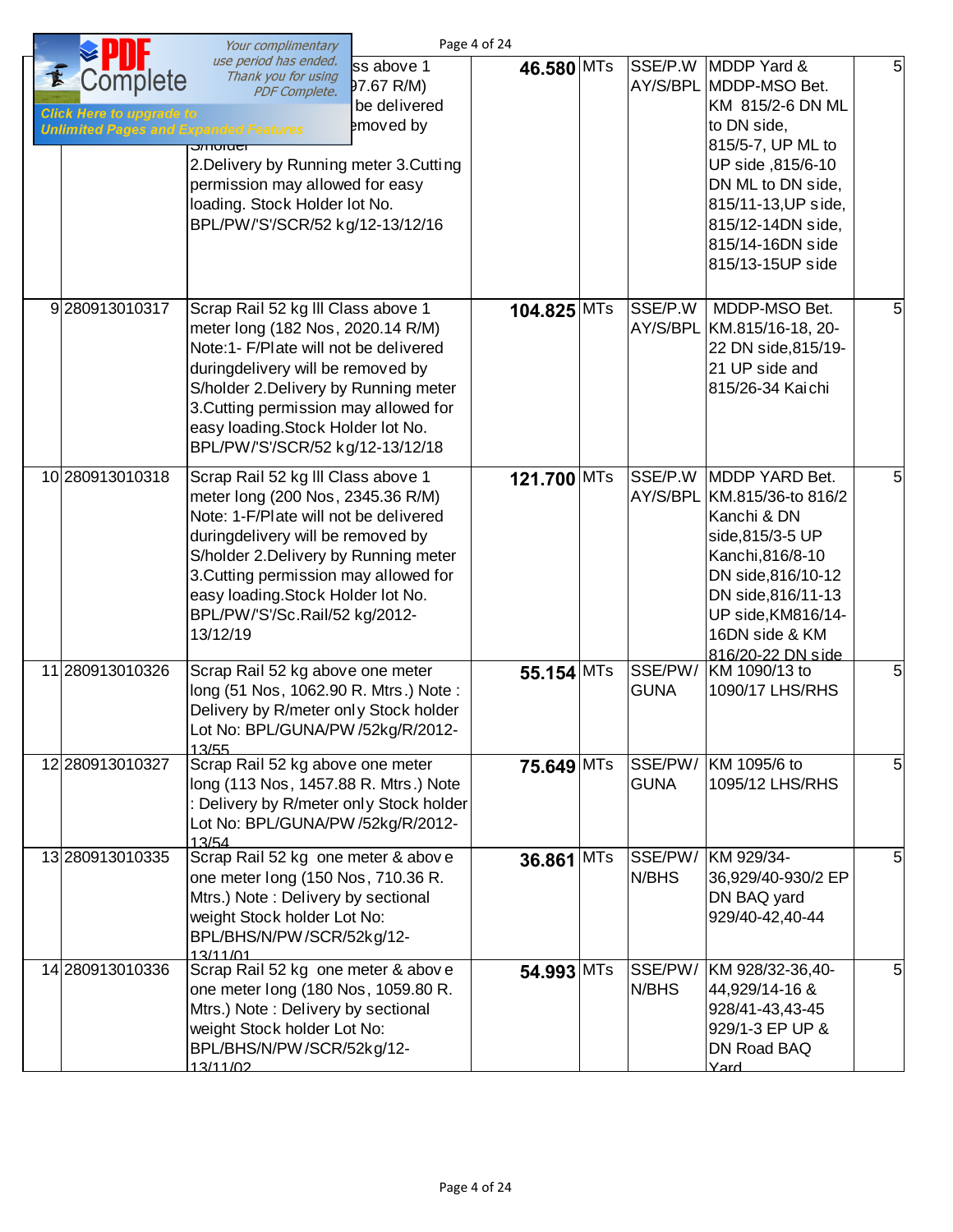|                                                                                             | Your complimentary                                                                                                                                                                                                                                                                                                             |                                                                     | Page 5 of 24 |                       |                                                                                                                                                  |   |
|---------------------------------------------------------------------------------------------|--------------------------------------------------------------------------------------------------------------------------------------------------------------------------------------------------------------------------------------------------------------------------------------------------------------------------------|---------------------------------------------------------------------|--------------|-----------------------|--------------------------------------------------------------------------------------------------------------------------------------------------|---|
| Complete<br><b>Click Here to upgrade to</b><br><b>Unlimited Pages and Expanded Features</b> | use period has ended.<br>Thank you for using<br><b>PDF Complete.</b><br>and will be removed by stock holder.<br>Cutting permission may be allowed for<br>easy loading. Stock holder Lot No:<br>BPL/PWAY/S/Sc. Rail/52 Kg/12-<br>13/01/01                                                                                       | e one meter<br>R. Mtrs.) Note<br>leter. Fish plate<br>ring delivery | 55.326 MTs   | SSE/PW/<br>S/BPL      | Between MDDP-<br>MSO, Between KM-<br>816/30-32 Dn side,<br>817/4-6 Dn side,<br>817/8-10 DN side,<br>817/5-7 Up side,<br>817/12-16 Dn &<br>Kanchi | 5 |
| 16 280913010379                                                                             | Scrap Rail 52 kg above one meter<br>long (46 Nos, 482.56 R. Mtrs.) Note:<br>Delivery by running meter. Fish plate<br>will not be delivered during delivery<br>and will be removed by stock holder.<br>Cutting permission may be allowed for<br>easy loading. Stock holder Lot No:<br>BPL/PWAY/S/Sc. Rail/52 Kg/12-<br>13/01/03 |                                                                     | 25.040 MTs   | SSE/PW/<br>S/BPL      | Bet. MDDP-MSO<br>Bet. KM 817/18-20<br>Dn Kanchi, 817/22-<br>24 Dn Side, 817/28-<br>30 Dn Side & 818/1-<br>3 Up side                              | 5 |
| 17 280913020393                                                                             | Scrap Rail 52 kg above one meter<br>long (54 Nos, 232.76 R. Mtrs.) Note:<br>Delivery by running meter. Fish plate<br>may be removed before delivery.<br>Stock holder Lot No:<br>BPL/KNW/PW/Scgr/52 Kg/12-13/12/11                                                                                                              |                                                                     | 12.077 MTs   | SSE/PW/<br><b>KNW</b> | KM-612/17-19 up<br>side / CAER yard                                                                                                              | 5 |
| 18 280913020394                                                                             | Scrap Guard Rail 52 kg above one<br>meter long (152 Nos, 544.40 R. Mtrs.)<br>in three stacks. Delivery by actual<br>weight. Stock holder Lot No:<br>BPL/KNW/PW/Scgr/52 Kg/12-<br>13/12/0009                                                                                                                                    |                                                                     | 26.271 MTs   | SSE/PW/<br><b>KNW</b> | KM-613/15-17 up<br>side / CAER yard                                                                                                              | 5 |
| 19 280913020395                                                                             | Scrap Rail 52 kg above one meter<br>long (45 Nos, 285.28 R. Mtrs.) Note:<br>Delivery by running meter. Fish plate<br>may be removed before delivery.<br>Stock holder Lot No:<br>BPL/KNW/PW/Scr/52 Kg rail/12-<br>13/01/12/12                                                                                                   |                                                                     | 14.803 MTs   | SSE/PW/<br><b>KNW</b> | KM-613/13-15,<br>613/19-21 up side /<br>CAER yard                                                                                                | 5 |
| 20 280913020419                                                                             | Scrap Rail 52 kg above one meter<br>(65 Nos, 410.86 R. Mtrs.) Note:<br>Delivery by running meter. Stock<br>holder Lot No: HD/S/R/12-13/08                                                                                                                                                                                      |                                                                     | 21.320 MTs   | SSE/PW/<br>S/Harda    | KM-661/1-3                                                                                                                                       | 5 |
| 21 280913020432                                                                             | Scarp Rails 52 kg above 1Mtr long<br>Note:- Delivery by Sectional weight<br>Fish plate if found during delivery not be<br>delivered and removed by stock holder.<br>Stock Holder Lot No. BPL/HBD/PW/52 Kg<br>Rail 2012-13/02/11                                                                                                |                                                                     | 43.157 MTs   | Y/HBD                 | SSE/P.WA KM.770/8-10 & 30-32<br>Dn RD                                                                                                            | 5 |
| 22 280913020433                                                                             | Scarp Rails 52 kg above 1Mtr long<br>Note:- Delivery by Sectional weight<br>Fish plate if found during delivery not be<br>delivered and removed by stock holder.<br>Stock Holder Lot No. BPL/HBD/60kg R.<br>2012-13/2/10                                                                                                       |                                                                     | 50.715 MTs   | Y/HBD                 | SSE/P.WA Km.770/2-6 to 30-34<br>DN RD                                                                                                            | 5 |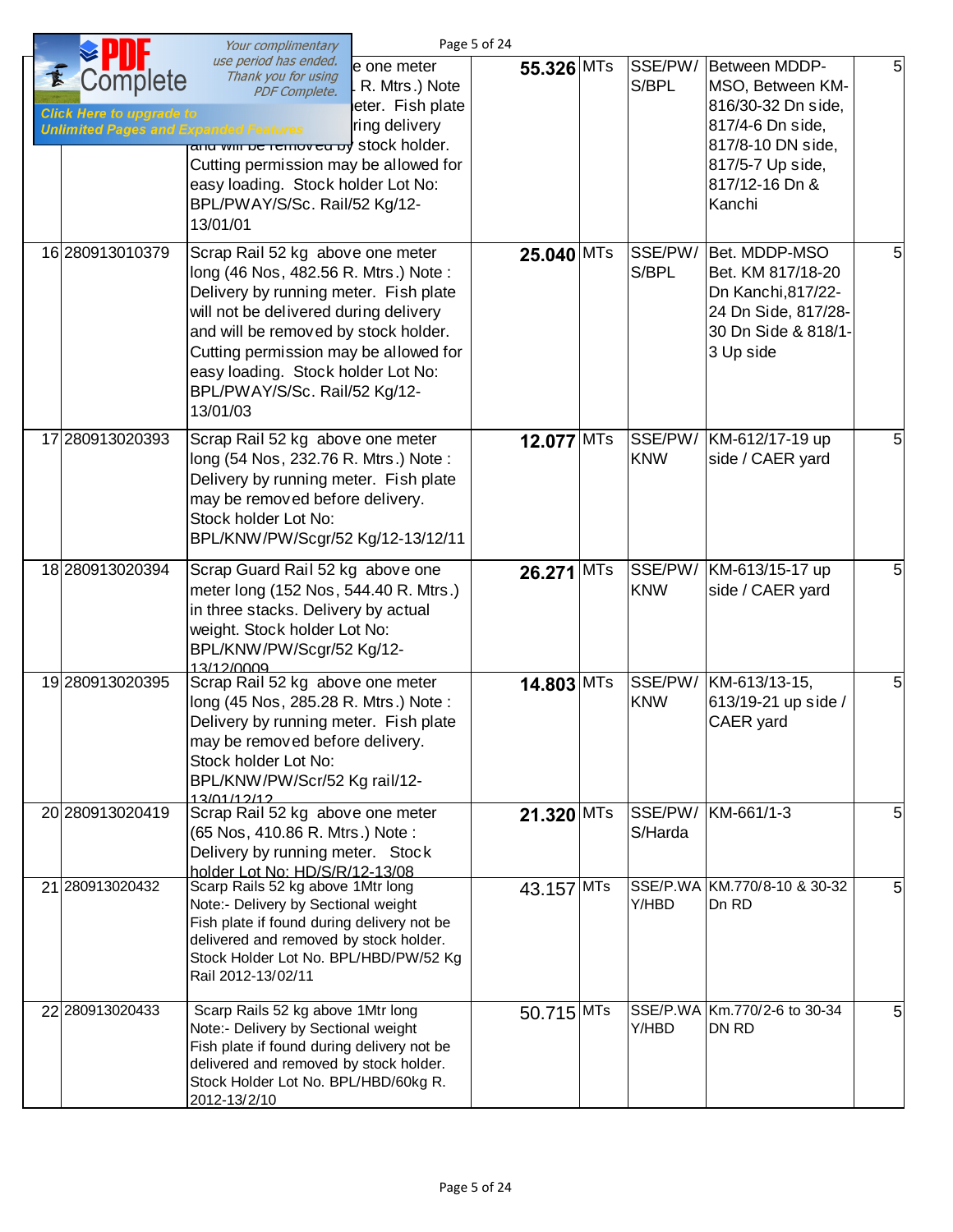|                                                                                            | Your complimentary                                                                                                                                                                                                             | Page 6 of 24 |            |                           |                                                                                                                                                                                                                        |                |
|--------------------------------------------------------------------------------------------|--------------------------------------------------------------------------------------------------------------------------------------------------------------------------------------------------------------------------------|--------------|------------|---------------------------|------------------------------------------------------------------------------------------------------------------------------------------------------------------------------------------------------------------------|----------------|
| omplete<br><b>Click Here to upgrade to</b><br><b>Unlimited Pages and Expanded Features</b> | use period has ended.<br>ive 1 Mtrs long in 5<br>Thank you for using<br>Inning meter<br>PDF Complete.<br>delivered, will be<br>ote:- Cutting<br>r easy loading<br>Stock Holder Lot No. BPL/PW/S/Sc. Rail 52 kg<br>/12-13/11/03 | 75.286 MTs   |            | S/BPL                     | SSE/P.WAY/ Bet :- MDDP Yard 814/9-<br>1001UP side Near Rly<br>Qtr.MDDP km 814/8-10<br>near DN loop, Km<br>814/10-12 DN loop<br>Sdg, 814/11-14 DN side<br>and 814/11-13 bet. Up<br>loop to Up goods sdg.<br><b>MDDP</b> | 5 <sup>1</sup> |
| 24 280912110219                                                                            | Scrap Rail 60 Kg above one meter (53<br>Nos, 427.53 R/M) Note: delivery by<br>running meter Stock Holder<br>BPL/ET/Pway/60 kg/rail/12-13/05<br>Note: Cutting permission is allowed<br>for easy loading                         | 25.797 MTs   |            | <b>SSE</b><br>Pway ET     | KM EP 1326 1334<br>Dn waiting way BPL<br>line at ET<br>passenger yard                                                                                                                                                  | 5              |
| 25 280912110230                                                                            | Scrap Rail 60 Kg Illrd class above one<br>meter (107 Nos, 1308.64 R/M) Note:<br>delivery by sectional weight Stock<br>Holder BPL/BAQ/60 Kg/2012-13/11                                                                          | 78.963 MTs   |            | SSE/PW<br>AY/BAQ          | KM-953/5-9, 13-15,<br>KM-954/21-23 up<br>road.                                                                                                                                                                         | 5              |
| 26 280912110233                                                                            | Scrap Rail 60 Kg Illrd class above one<br>meter (195 Nos, 2156.91 R/M) Note:<br>delivery by sectional weight Stock<br>Holder BPL/BAQ/60 Kg/2012-13/10                                                                          | 130.148 MTs  |            | SSE/PW<br>AY/BAQ          | KM-955/21-23, 23-<br>25, 27-29, 955/29<br>to 956/1 & 956/5-7<br>& 956/7-9 Up road.                                                                                                                                     | 5              |
| 27 281912070075                                                                            | Scrap Rail 60 Kg one meter long and<br>above (40 Nos, 318.54 R/Mtr.)<br>Note: Delivery by Running meter only.<br>Stock Holdero Lot No:<br>BPL/BHS/N/PW/SCR/60 kg/12-<br>13/06/02                                               | 19.221       | <b>MTs</b> | SSE/PW/<br>N/BHS          | KM 921/5-7 EP Up<br>Rd. PAI Yard                                                                                                                                                                                       | 5              |
| 28 281912070082                                                                            | Scrap Rail 60 Kg 3rd Class above one<br>meter long (68 Nos, 226.07 R./Meter).<br>Note: Delivery by Sectional weight.<br>Stock Holdero Lot No: BPL/BAQ/60<br>Kg/R/2012-13/05                                                    | 13.641 MTs   |            | SSE/PW<br><b>BAQ</b>      | KM<br>948/17-19<br>&<br>$/33 - 35,8$<br>948<br>KM<br>949/19-23UP Road.                                                                                                                                                 | 5              |
| 29 281912070083                                                                            | Scrap Rail 60 Kg 3rd Class above one<br>meter long (29 Nos, 207.83 R./Meter).<br>Note: Delivery by Sectional weight.<br>Stock Holder & Lot No: BPL/BAQ/60<br>Kg/R/2012-13/06                                                   | 12.540 MTs   |            | SSE/PW / KM<br><b>BAQ</b> | 969/3-5<br>UP<br>Road.                                                                                                                                                                                                 | 5              |
| 30 280912120266                                                                            | Scrap Rail 60 Kg 3rd Class above one<br>meter long(269 Nos, 3257.13<br>R/Mtrs)Note-Delivery by Sectional<br>weight(Running meter) Stock Holder<br>Lot No:BPL/BAQ/ 60 Kg R/2012-13/12                                           | 196.173 MTs  |            | SSE/PW/<br><b>BAQ</b>     | KM 953/20 to<br>954/28 Dn Road                                                                                                                                                                                         | 5              |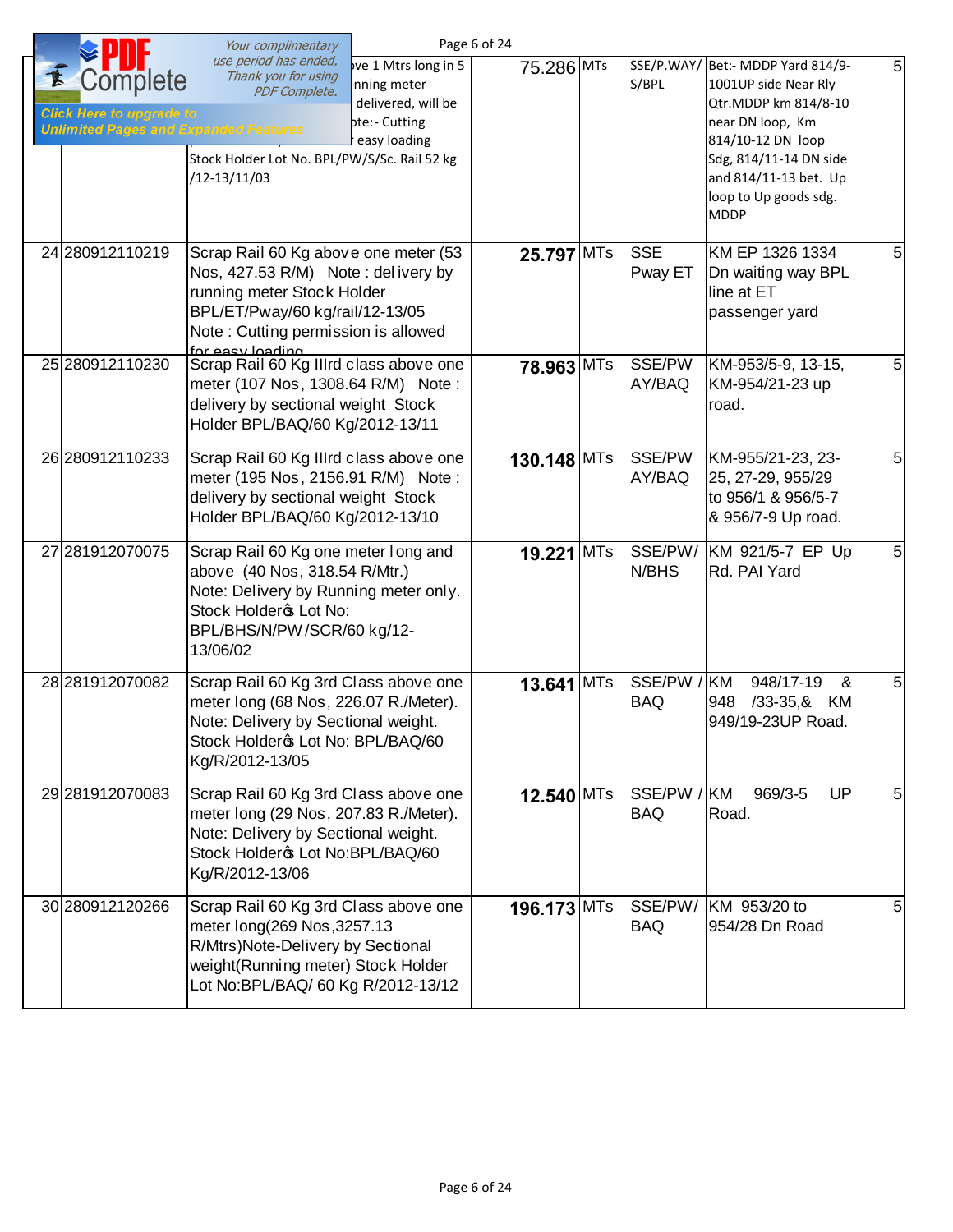|                                                                                                     | Your complimentary                                                                                                                                                                                                                                                        | Page 7 of 24 |                            |                                                                                                                                                                             |                |
|-----------------------------------------------------------------------------------------------------|---------------------------------------------------------------------------------------------------------------------------------------------------------------------------------------------------------------------------------------------------------------------------|--------------|----------------------------|-----------------------------------------------------------------------------------------------------------------------------------------------------------------------------|----------------|
| <i>C</i> omplete<br><b>Click Here to upgrade to</b><br><b>Unlimited Pages and Expanded Features</b> | use period has ended.<br>lass above one<br>Thank you for using<br>.41 R/Mtrs)Note-<br>PDF Complete.<br>veight(Running<br>νt.<br>-Kg/2012 טס וט <i>פ ופו</i> זידעדאס.טאו<br>13/11/02                                                                                       | $22.532$ MTs | SSE/PW/<br>S/BPL           | Bet. MDDP Yard in<br>KM 813/23-25 Up<br>ML to Concor Sdg.<br>814/2-6 DN ML to<br>HEG Sdg 814/8-10<br>Dn Loop side &<br>814/11-13 Up Loop<br>to Up sdg near Rly<br>Qtr. MDDP | 5 <sup>1</sup> |
| 32 280913010330                                                                                     | Scrap Rail 60 kg 3rd class one meter<br>and above one meter long (210 Nos,<br>701.74 R. Mtrs.) Note: Delivery by<br>sectional weight Stock holder Lot No:<br>BPL/BINA/PW/SC/60kg/2012/12-13/48                                                                            | 42.343 MTs   | SSE/PW/<br><b>BINA</b>     | <b>EP BIN/1188</b><br>EP/BIN/1208 Near<br>good middle cabin<br><b>BINA</b>                                                                                                  | 5              |
| 33 280913010332                                                                                     | Scrap Rail 60 kg 3rd class above one<br>meter long (140 Nos, 1742.29 R. Mtrs.)<br>Note: Delivery by sectional weight<br>Stock holder Lot No: BPL/BAQ/60k g<br>R/2012-13/16                                                                                                | $105.13$ MTs | SSE/PW/<br><b>BAQ</b>      | KM 946/21-23 & 21-<br>25 and 946/39 to<br>947/1                                                                                                                             | 5              |
| 34 280913010337                                                                                     | Scrap Rail 60 kg one meter& above<br>one meter long (42 Nos, 390.20 R.<br>Mtrs.) Note: Delivery by sectional<br>weight Stock holder Lot No:<br>BPL/BHS/N/PW/SCR/60kg/12-<br>13/12/02                                                                                      | 23.545 MTs   | SSE/PW/<br>N/BHS           | KM 919/20-22,26-<br>28 DN & 919/15-19<br><b>UP Road GLG-PAI</b><br>Section                                                                                                  | 5              |
| 35 280913010367                                                                                     | Scrap Rail 60 kg above one meter<br>long (37 Nos, 451.39 R. Mtrs.) Note:<br>Delivery by sectional weight. If any<br>F/plate found during delivery, will not<br>be delivered and removed by stock<br>holder.<br>Stock holder Lot No:<br>RDI / DIM / S/RHS/60k a/2012/11/36 | 27.236 MTs   |                            | SSE/PW/ KM-877/35, 878/1<br>S/Vidisha   up road, SCI-SMT<br>section.                                                                                                        | 5              |
| 36 280913010368                                                                                     | Scrap Rail 60 kg above one meter<br>long (43 Nos, 523.31 R. Mtrs.) Note:<br>Delivery by sectional weight. If any<br>F/plate found during delivery, will not<br>be delivered and removed by stock<br>holder. Stock holder Lot No:<br>RPL/PW/S/RHS/60kg/2012/11/37          | 31.576 MTs   |                            | SSE/PW/ KM-884/17-19 up<br>S/Vidisha road, Betwa-SCI<br>section.                                                                                                            | 5              |
| 37 280913010369                                                                                     | Scrap Rail 60 kg above one meter<br>long (32 Nos, 367.80 R. Mtrs.) Note:<br>Delivery by sectional weight. If any<br>F/plate found during delivery, will not<br>be delivered and removed by stock<br>holder. Stock holder Lot No:<br>RDI / DW / S/RHS/60k a/2012/11/35     | 22.193 MTs   |                            | SSE/PW/ KM-878/3-5 & KM-<br>S/Vidisha 878/4-6 between<br>Kainchi.                                                                                                           | 5              |
| 38 280913010374                                                                                     | Scrap Rail 60 kg above one meter<br>long (255 Nos, 2782.85 R. Mtrs.) Note<br>: Delivery by sectional weight. Fish<br>plate if found during delivery not be<br>delivered and removed by stock<br>holder. Stock holder Lot No:<br>RDI /HRD/PW/60R/2012-13/09                | 167.917 MTs  | SSE/PW/<br>Hoshang<br>abad | KM 770/02-06 DN<br>Road                                                                                                                                                     | 5              |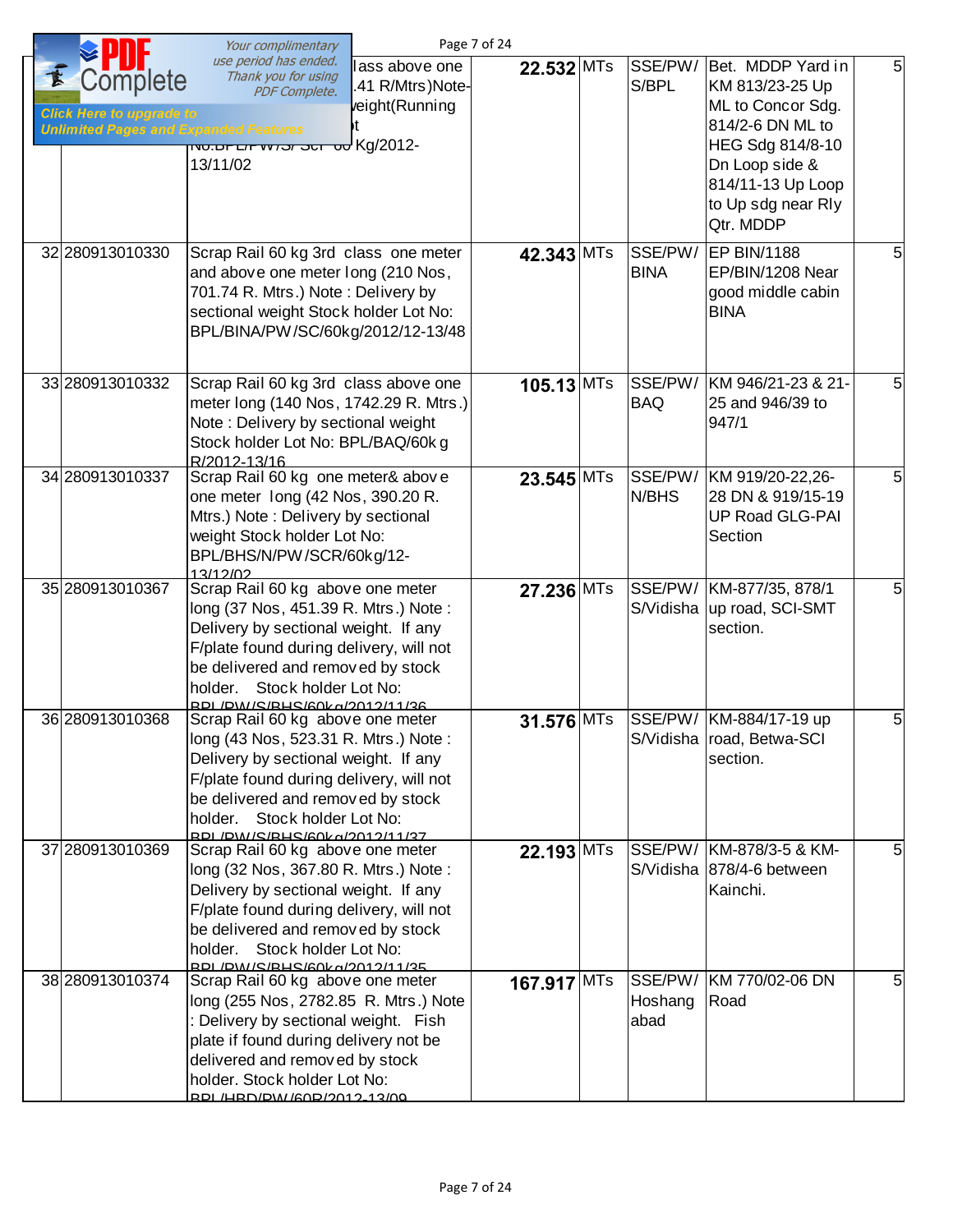|                                                                                             | Your complimentary                                                                                                                                                                                                                                       |                                                                    | Page 8 of 24 |                  |                                                                                                                                                     |   |
|---------------------------------------------------------------------------------------------|----------------------------------------------------------------------------------------------------------------------------------------------------------------------------------------------------------------------------------------------------------|--------------------------------------------------------------------|--------------|------------------|-----------------------------------------------------------------------------------------------------------------------------------------------------|---|
| complete<br><b>Click Here to upgrade to</b><br><b>Unlimited Pages and Expanded Features</b> | use period has ended.<br>Thank you for using<br><b>PDF Complete.</b><br>denvery win be removed by stock<br>holder [2] Cutting permission is<br>allowed for easy loading. Stock Holder<br>BPL/ET/Pway/S/Sc Rail 60 kg/12-                                 | e one meter<br>'M) Note:<br>ter Note :[1]<br><b>aliveredduring</b> | 18.376 MTs   | SSE/PW/<br>S/BPL | Bet. MDDP-MSO<br>Bet. KM 817/7-9Up<br>side, 817/7-9<br>Kanchi, 817/11-13<br>Up side, 817/11-15<br>Kanchi, 817/13-15<br>Up side & 818/1-5<br>Up side | 5 |
| 40 280913010387                                                                             | Scrap Rail 60 Kg above one meter<br>long(61 Nos, 743.37 R/M) Note:<br>delivery by running meter. Fish plate if<br>found will not be delivered. Stock<br>Holder BPL/BHS/PW/S/Sc 60 kg<br>Rail/2012-13                                                     |                                                                    | 44.855 MTs   | SSE/PW/<br>S/BHS | KM 882/23-25 up<br>Road SCI Section                                                                                                                 | 5 |
| 41 280913010388                                                                             | Scrap Rail 60 Kg above one meter<br>long(65 Nos, 739.29 R/M) Note:<br>delivery by running meter Fish plate if<br>found will not be delivered. Stock<br>Holder BPL/BHS/PW/S/Sc Rail -60/38                                                                |                                                                    | 44.609 MTs   | S/BHS            | SSE/PW/ KM 885/9-11 up<br>Road BHS-SCI<br>Section                                                                                                   | 5 |
| 42 280913020396                                                                             | Scrap Rail 60 Kg one meter long &<br>above (92 Nos, 557.03 R/M) Note:<br>delivery by sectional weight. Stock<br>Holder BPL/BHS/N/PW AY/Scr -60<br>Ka/12-13/12/12                                                                                         |                                                                    | 33.611 MTs   | N/BHS            | SSE/PW/ KM 928/24-26, 30-<br>34, 35-41 Up-Dn<br>Road BAQ Yard.                                                                                      | 5 |
| 43 280913020397                                                                             | Scrap Rail 60 Kg one meter long &<br>above (121 Nos, 1218.86 R/M) Note:<br>delivery by running meter. Stock<br>Holder BPL/BHS/N/PW /Scr/60 Kg/12-<br>13/12/14                                                                                            |                                                                    | 73.546 MTs   | SSE/PW/<br>N/BHS | KM-902/14-18, 18-<br>22, 22-26 EP Dn<br>road, 902/26-28<br>Sori-Sumr sec.                                                                           | 5 |
| 44 280913020398                                                                             | Scrap Rail 60 Kg one meter long &<br>above (137 Nos, 2186.75 R/M) Note:<br>delivery by running meter. Fish plate<br>will be removed and not to be<br>delivered, if any. Stock Holder<br>BPL/BHS/N/PW AY/Scr/60 Kg/12-<br>12/12/11                        |                                                                    | 131.948 MTs  | SSE/PW/<br>N/BHS | KM-899/20-24, 24-<br>28, KM-899/23-27,<br>900/2-4, 4-8, 8-12<br>EP dn road, Sori-<br>Sumr Sec.                                                      | 5 |
| 45 280913020420                                                                             | Scrap Rail 60 Kg above one meter<br>long (96 Nos, 271.72 R/M) Note:<br>delivery of the material by<br>measurement. Stock Holder<br>BPI /HD/N/013/60 Kg/1                                                                                                 |                                                                    | $16.396$ MTs | N/Harda          | SSE/PW/ KM-711/13-15 Up,<br>712/6-10 Dn, 712/5-<br>7 Up, 711/16-18<br>Dn.                                                                           | 5 |
| 46 280913020434                                                                             | Sc. Rail 60 kgs 1 Mtr longs & above<br>Note:- Delivery by Sectional weight Note:-<br>Fish plates Joggled fishe plates will be removed<br>before delivery and will not be dilivered if any<br>Stock Holder lot No. BPL/BHS/S/PW/SCR/60<br>Kgs /2012-13/03 |                                                                    | 28.214 MTs   | S/BHS            | SSE/P.WAY/ Km.877/13-15 UP RD<br><b>SMT-SCI Section</b>                                                                                             | 5 |
| 47 280913020435                                                                             | Sc. Rail 60 kgs 1 Mtr longs & above<br>Note:- Delivery by Sectional weight<br>plates to be removed before delivery.<br>Stock Holder lot No.BPL/BHS/N/P.WAY/SCR 60<br>KG/2012-13/12/13                                                                    | Fish                                                               | 29.796 MTs   | N/BHS            | SSE/P.WAY/ Km 912/10-16,11-13 &<br>913/1-3,5-9,2-4 DN UP<br>Between GLG-PAL<br>section                                                              | 5 |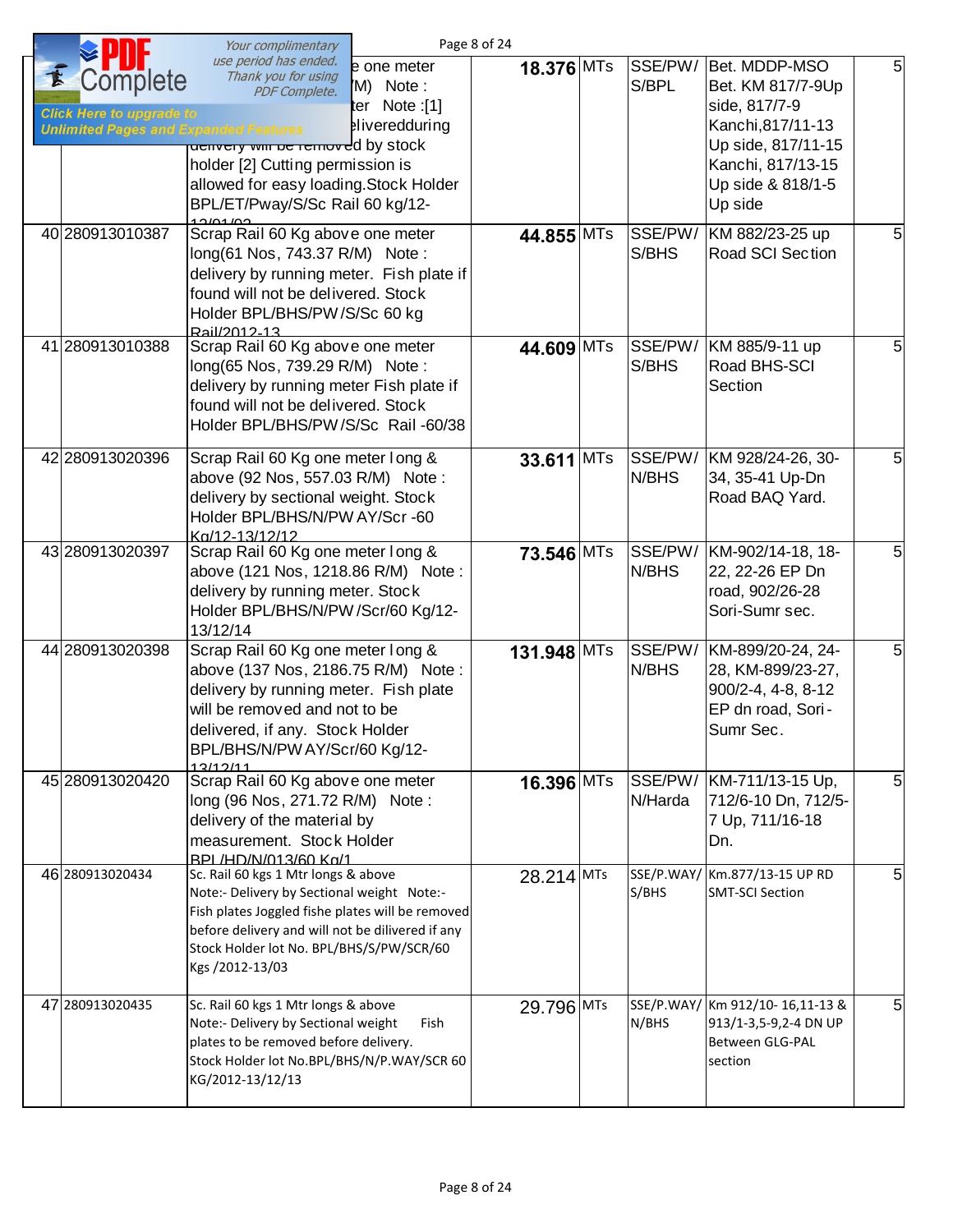|                                                                                             | Your complimentary                                                                                                                                                                                                                                                                      |                                           | Page 9 of 24 |                          |                                                                                                                                                                     |                |
|---------------------------------------------------------------------------------------------|-----------------------------------------------------------------------------------------------------------------------------------------------------------------------------------------------------------------------------------------------------------------------------------------|-------------------------------------------|--------------|--------------------------|---------------------------------------------------------------------------------------------------------------------------------------------------------------------|----------------|
| Complete<br><b>Click Here to upgrade to</b><br><b>Unlimited Pages and Expanded Features</b> | use period has ended.<br>Thank you for using<br><b>PDF Complete.</b><br>S/7/12-13/21 ט <del>פוטסו אין דו</del> סט                                                                                                                                                                       | above one<br>92.22 R/Mtr.)<br>onal weight | 26.419 MTs   | SSE/PW/<br><b>BINA</b>   | EP 1338 to 1352,<br>Near<br>path<br>Loco<br>way, Bina dn yard.                                                                                                      | $\overline{5}$ |
| 49 280912110235                                                                             | Scrap Rail 90 Lbs one meter and<br>above (106 Nos, 470.52 R./Meter)<br>Note: Delivery by Sectional weight.<br>Stock Holdero Lot No:<br>BPL/BHS/N/Pway//SCR/90 Lbs/2012-<br>13/10/02                                                                                                     |                                           | 20.990 MTs   | SSE/PW<br>AY/N/BH<br>S   | KM-910/27-29,<br>911/23-27, 30-32<br>EP Dn & Up GLG<br>yard                                                                                                         | 5              |
| 50 280912120264                                                                             | Scrap Rail 90 Lbs 3rd class above<br>one meter long(44 Nos, 300.18<br>R/Mtrs)Note-Delivery by Running<br>meter only Stock Holder Lot<br>No:BPL/PW/S/SCR 90R/12-13/11/04                                                                                                                 |                                           | 13.391 MTs   | SSE/PW/<br>S/BPL         | MDDP Yard - KM<br>814/8-10 DN side,<br>814/9-11 Up side,<br>near Railway<br>quarter, MDDP,<br>814/11-13 between<br>up loop to up goods<br>and 814/20-22 DN<br>Side. | 5              |
| 51 280913010341                                                                             | Scrap Rail 90 Lbs above one meter<br>long (192 Nos, 1786.52 R. Mtrs.) Note<br>:1- Delivery by sectional weight 2- if<br>any fish plate found during delivery will<br>not be delivered and removed by stock<br>holder Stock holder Lot No:<br>BPL/PW/N/Sc. Rail 90 Lbs/2012-<br>12/12/12 |                                           | 79.696 MTs   | SSE/PW/<br>N/BPL         | [1]KMEP No. BPL<br>1012 to BPL 1022<br>Nera the old good<br>shed BPL                                                                                                | 5              |
| 52 280913010342                                                                             | Scrap Rail 90 Lbs above one meter<br>long (119 Nos, 1123.24 R. Mtrs.) Note<br>:1- Delivery by sectional weight 2- if<br>any fish plate found during delivery will<br>not be delivered and removed by stock<br>holder Stock holder Lot No:<br>BPL/PW/N/Sc. Rail 90 Lbs/2012-<br>12/12/01 |                                           | $50.107$ MTs | SSE/PW/<br>N/BPL         | [1] KMEP No. 1260/I-<br>1260 E NSZ<br>Yard[2]KM EP<br>No.1276-839/20<br><b>NSZ Yard</b>                                                                             | 5              |
| 53 280913010381                                                                             | Scrap Rail 90 Lbs above one meter<br>long (105 Nos, 672.04 R. Mtrs.) Note<br>:1- Delivery by sectional weight 2-<br>cutting may be allowed for easy<br>loading Stock holder Lot No:<br>RPL/RIN/Scran/ 90 Lhs Rail /08                                                                   |                                           | 29.98 MTs    | SSE/PW/<br><b>BINA</b>   | KM 1276A - 1278-<br>A LH Side Near old<br>Bridge BIN yard                                                                                                           | 5              |
| 54 280913020399                                                                             | Scrap Guard rail 90 LBS in piece<br>above 1 Mtr long in two stacks. (150<br>Nos, 985.37 R/Mtr) Note: Delivery by<br>actual weight. Stock Holder Lot No<br>BPL/KNW/PW/ScGR/90lbs/12-<br>13/12/10                                                                                         |                                           | 41.267 MTs   | SSE/PW/<br><b>KNW</b>    | KM-613/15-17 up<br>side / CAER yard                                                                                                                                 | 5              |
| 55 280913020400                                                                             | Scrap 90 Lbs rail above one meter<br>long (71 Nos, 790.00 R/Mtr). Delivery<br>by sectional weight. Stock Holder Lot<br>No BPL/SSE/PW AY/Yd/ET/2012-<br>13/34                                                                                                                            |                                           | 35.241 MTs   | SSE/PW<br>AY/Yard/<br>ET | Near water tank<br>D/shed HP-44                                                                                                                                     | 51             |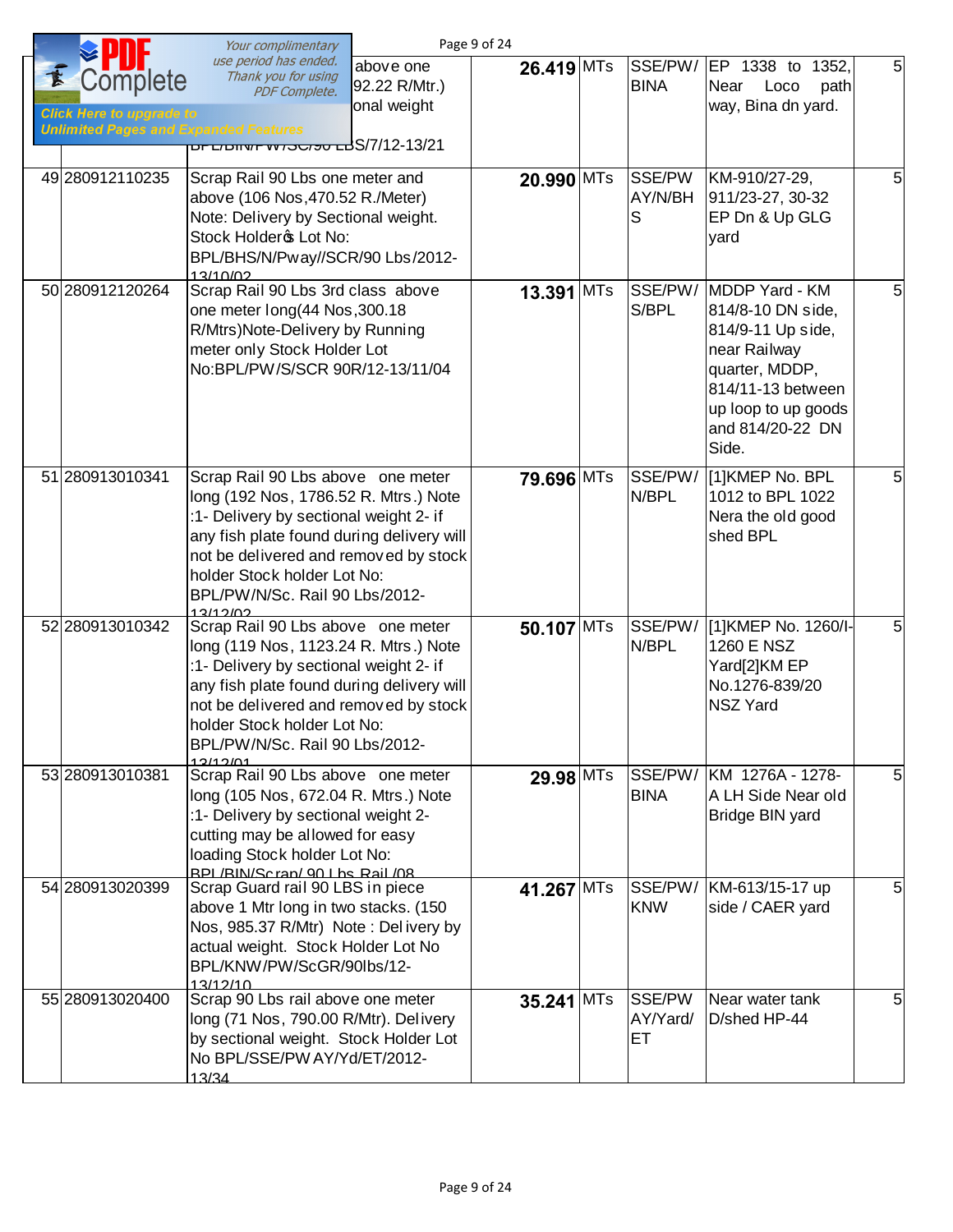|        |                                                                                             | Your complimentary                                                                                                                                                                                                                                                                                                                                                                                                                                                  | Page 10 of 24 |             |                           |                                                                                                      |                |
|--------|---------------------------------------------------------------------------------------------|---------------------------------------------------------------------------------------------------------------------------------------------------------------------------------------------------------------------------------------------------------------------------------------------------------------------------------------------------------------------------------------------------------------------------------------------------------------------|---------------|-------------|---------------------------|------------------------------------------------------------------------------------------------------|----------------|
|        | Complete<br><b>Click Here to upgrade to</b><br><b>Unlimited Pages and Expanded Features</b> | use period has ended.<br>e one meter<br>Thank you for using<br>:/Mtr). Delivery<br>PDF Complete.<br>k Holder Lot No<br>/Scrap Rail 90<br>LUS/ZUTZ/UJ                                                                                                                                                                                                                                                                                                                | 40.043 MTs    |             | SSE/PW/<br>Ashok<br>Nagar | KM-1012/5-6 LH<br>and 1012/9-10 LH<br>side GVB yard.                                                 | 5              |
|        | 57 280913020422                                                                             | Scrap 90 Lbs rail above one meter<br>long (61 Nos, 646.63 R/Mtr). Delivery<br>by running meter. Stock Holder Lot No<br>BPL/SSE/PW/M/ASKN/Scrap Rail 90<br>Lbs/2012/04                                                                                                                                                                                                                                                                                               | 28.846 MTs    |             | SSE/PW/<br>Ashok<br>Nagar | KM-1012/2-3 LH<br>side GVB yard.                                                                     | 5              |
|        | 58 280913010382                                                                             | Scrap Rail 100 Lbs above one meter<br>long (46 Nos, 493.85 R. Mtrs.) Note:<br>Delivery by sectional weight Stock<br>holder Lot No: BPL/BINA/PW /SC/100<br>Lbs Rail/6                                                                                                                                                                                                                                                                                                | 24.544 MTs    |             | SSE/PW/<br><b>BINA</b>    | <b>BINA Yard Bet.</b><br>Track KM BIN/1178-<br><b>BIN/1204 &amp; KM BIN</b><br>2052-BIN/1212         | 5              |
|        | 59 280913010331                                                                             | Scrap Rail 100 Lbs one meter and<br>above one meter long (79 Nos, 844.74<br>R. Mtrs.) Note: Delivery by sectional<br>weight Stock holder Lot No:<br>BPL/BINA/PW/SC/100<br>Lhs/2012/12/346                                                                                                                                                                                                                                                                           | 41.983 MTs    |             | SSE/PW/<br><b>BINA</b>    | KM BIN/2044-<br><b>BIN/2046 UP Yd</b><br><b>BINA</b>                                                 | 5              |
| P. WAY | 60 280913020423                                                                             | Scrap MS Melting consisting of Scrap<br>rail 52 Kg below one meter long (61.66<br>R/Mtr), 90 Lbs below one mtr long<br>(39.22 R/Mtr), Rail 60 Kg below one<br>meter long (13.28 R/Mtr), 82 Lbs below<br>one meter long (19.68 R/Mtr) MS Xing<br>bolt, Scrap corrision lines (8900 Nos),<br>MS cotters (4050 Nos) etc. Note:<br>Delivery by actual weight. Stock<br>Holder Lot No HD/S/Melting/12-13/07                                                              | 14.720 MTs    |             | SSE/PW/<br>S/Harda        | KM-670/10-12 to<br>Office compound                                                                   | 5              |
|        | 61 280913020427                                                                             | Unserviceable scrap consisting of<br>Stack No 1 V/R 52 Kg 1-12 Illrd class<br>10 Nos, Reduse V/R, Stack No 2<br>Scrap rail 52 Kg Illrd class below 1 mtr<br>long - 34 Pieces, Stack No 3 scrap rail<br>60 Kg Illrd class below one meter long<br>14 Nos, Stack No 4 - scrap rail piece<br>w/o heel = 107 Nos, Stack No 5 - left<br>over MS melting or rail. Note:<br>Delivery by actual weight Stock<br>Holder Lot No BPL/PW/S/Sc. Melting<br>pt & Xing/12-13/01/05 |               | $8.756$ MTs | SSE/PW/<br>S/BPL          | SSE/PW/South/BP<br>L in Office<br>compound.                                                          | ิ่ง            |
|        | 62 280913020428                                                                             | Unserviceable scrap - CMS Xing 52<br>Kg 1-12 Illrd class. Note: Delivery by<br>numbers only. Stock Holder Lot No<br>BPL/PW/S/Sc. CMS Xing/12-13/02/02                                                                                                                                                                                                                                                                                                               | $15.000$ Nos  |             | SSE/PW/<br>S/BPL          | Between ODG yard,<br>Bet KM /00/14-16<br>Dn side, KM-800/20-<br>24 Dn side, KM-<br>801/12-14 Dn side | 5 <sub>l</sub> |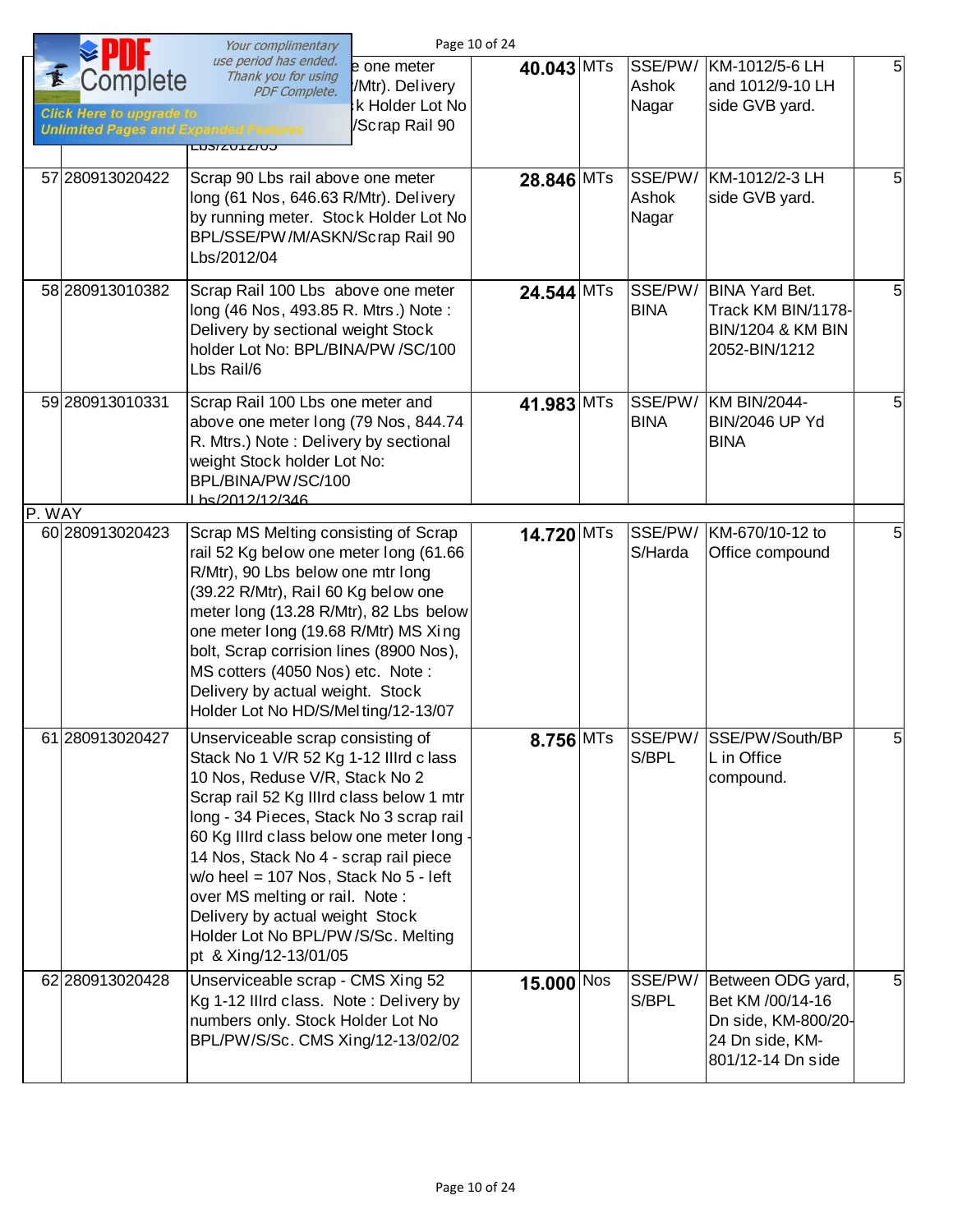|                                                                                             | Your complimentary                                                                                                                                                                                                                                                                                                                                                                                                                                                                                                                                                                                                                                                                                                                            | Page 11 of 24 |                                          |                                                                          |   |
|---------------------------------------------------------------------------------------------|-----------------------------------------------------------------------------------------------------------------------------------------------------------------------------------------------------------------------------------------------------------------------------------------------------------------------------------------------------------------------------------------------------------------------------------------------------------------------------------------------------------------------------------------------------------------------------------------------------------------------------------------------------------------------------------------------------------------------------------------------|---------------|------------------------------------------|--------------------------------------------------------------------------|---|
| Complete<br><b>Click Here to upgrade to</b><br><b>Unlimited Pages and Expanded Features</b> | use period has ended.<br>pnsisting of CI<br>Thank you for using<br>1 - CI insert<br>PDF Complete.<br>1730 Nos,<br>off sizes - 471<br><b>TNUS JIECK IND J - DIUKEN CI Chair of</b><br>SEJ-172 Nos, Stack No 4 - Broken<br>CST-9 single = $19$ Nos. Delivery by<br>actual weighment only. Stock Holder's<br>Lot No BPL/PW/S/Sc. CI Gr. I/12-                                                                                                                                                                                                                                                                                                                                                                                                    | 9.607 MTs     | SSE/PW/<br>S/BPL                         | SSE/PW/South/BP<br>L in Office<br>compound.                              | 5 |
| 64 280913020430                                                                             | Unserviceable scrap MS melting<br>consisting of MS broken slide chair<br>plate w/o bracket on 1-12 PSC L/out,<br>sc. MS broken MS slide chair with<br>bracket on PSC t/out, Spl B/P of 52 Kg<br>1-12 on PSC t/out, s crap broken<br>bracket of slide chair on PSC chair,<br>plain B/P off sizes on W/S 1-12 L/out,<br>scrap 60 Kg SEJ MS bracket IIIrd<br>class RT-2658 @ 15 Kg, s crap 60 Kg<br>SEJ MS bracket IIIrd class RT-2656<br>@12 Kg, Scrap 60 Kg SEJ MS bracket<br>Illrd class RT-2657 @ 9 Kg, bracket of<br>SEJ Chair RT-4181 @ 12 Kg, Sc rap<br>bracket of SEJ chair RT-4180 @ 8 kg.<br>Bracket of SEJ chair RT-4182 @ 7.5<br>Kgs, Note: Delivery by actual weight.<br>Stock Holder Lot No BPL/PW/S/Sc.<br>MS melting/12-13/01/06 | $17.152$ MTs  | SSE/PW/<br>S/BPL                         | SSE/PW/South/BP<br>L in Office<br>compound.                              | 5 |
| 65 280913020431                                                                             | Unserviceable SCRAP M.S. Melting Consisting<br>of :-mack Weth keys=300 Nos, M.S. Dog Spick<br>T-277 M=700 Nos, M.S. Cotter T-432 M=7500<br>Nos, Loose Jaws T-415 M=2100 Nos, Two Way<br>key 405M=4500 Nos, Plate screw off Sizes T-<br>3912=5200 Nos, Modified loose Jaws=29000<br>Nos, M.S. liner 60 kg T-3740=45200 Nos, Gass<br>Cutt 52kg, Fish plate T-090M=45 Nos, Note:-<br>Delivery by actual weght only<br>Stock Holder Lot No.BPL/PW/S/Sc. M.S.<br>Melting/12-13/01/07                                                                                                                                                                                                                                                               | 25.094 MTs    | /BPL                                     | SSE/PWay/S Bet.ODG Yard Bet. Km<br>800/33-35UP side Near<br>Rly Qrt. ODG | 5 |
| 66 280913020401                                                                             | Unservicable scrap 52 Kg CMS xing<br>wooden 1 in 81/2. Delivery by Number.<br>Stock Holder Lot No<br>BPL/SSE/PW AY/Yd/ET/2012-13/35                                                                                                                                                                                                                                                                                                                                                                                                                                                                                                                                                                                                           | 16.000 $N$ os | SSE/PW/<br>Yard/ET                       | GC4 pole No HER<br>1037-HER 1027                                         | 5 |
| 67 280913020408                                                                             | Scrap CI Gr. II CST-9 pair with Tei bar<br>and cotters (intact). Drg No T-478/T-<br>1022. Delivery by numbers. Stock<br>Holder Lot No<br><b>RPI /SSE/PW AY/vard/FT/2012-13/33</b>                                                                                                                                                                                                                                                                                                                                                                                                                                                                                                                                                             | 400.000 Nos   | SSE/PW<br>AY/Yard/<br>ET                 | Near BDT Office<br><b>D/S HP-22</b>                                      | 5 |
| 68 280912120286                                                                             | Scrap CI Gr. I CST9 single & intact<br>released from 52 Kg rail section Drg<br>No T478M. Note Delivery by numbers<br>only. Stock Holder's Lot No BPL SVPI<br>CST9 2012-13 11 02                                                                                                                                                                                                                                                                                                                                                                                                                                                                                                                                                               | 6422.000 Nos  | <b>SSE</b><br><b>PWAY</b><br><b>SVPI</b> | KM 1195 7 9 SVPI<br><b>Yard RH Side</b>                                  | 5 |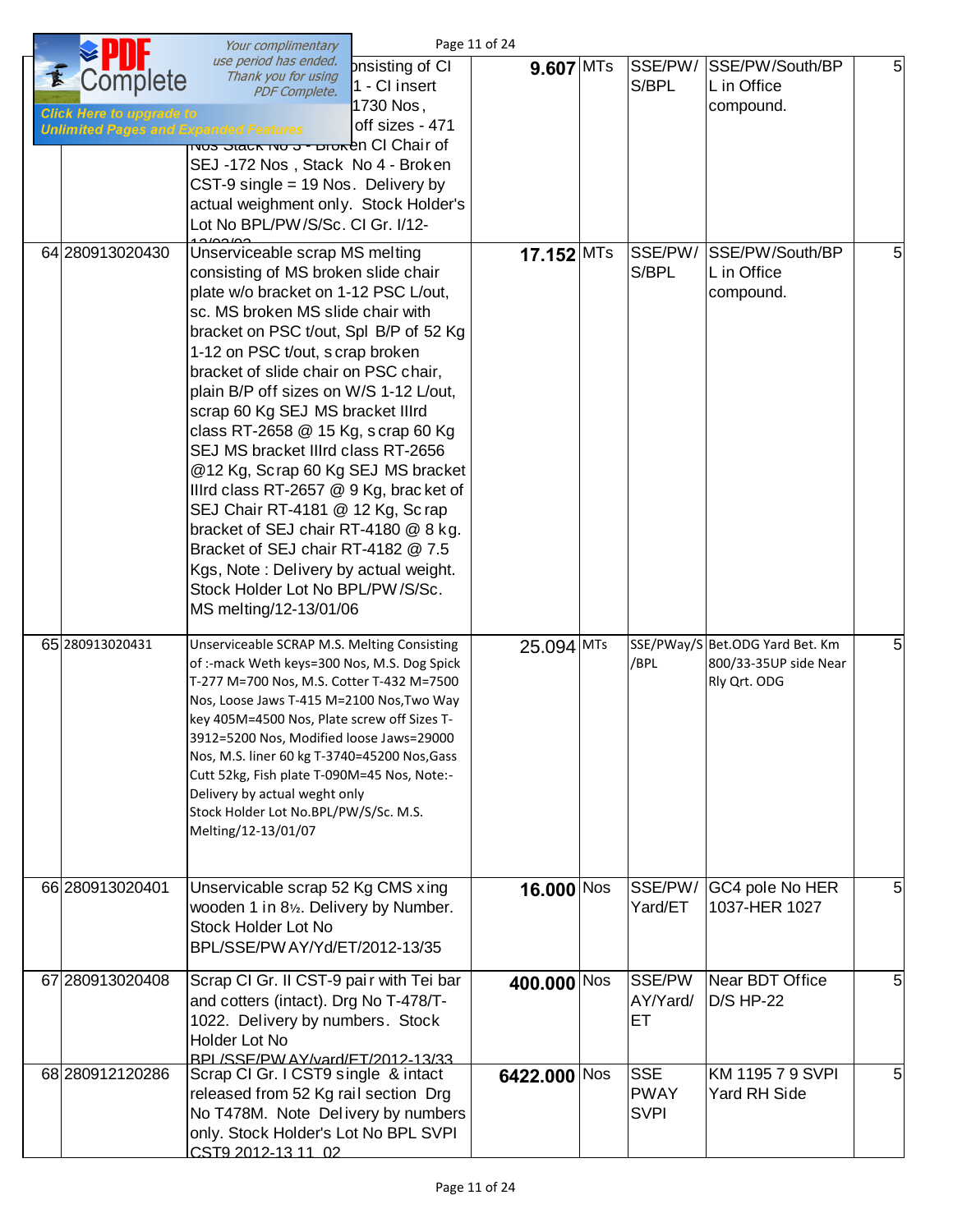|                                                                                                           | Your complimentary                                                                                                                                                                                                                                                                                                                                                                                                                          |                                                                     | Page 12 of 24 |                          |                                                                                                                                  |    |
|-----------------------------------------------------------------------------------------------------------|---------------------------------------------------------------------------------------------------------------------------------------------------------------------------------------------------------------------------------------------------------------------------------------------------------------------------------------------------------------------------------------------------------------------------------------------|---------------------------------------------------------------------|---------------|--------------------------|----------------------------------------------------------------------------------------------------------------------------------|----|
| <i><b>Complete</b></i><br><b>Click Here to upgrade to</b><br><b>Unlimited Pages and Expanded Features</b> | use period has ended.<br>Thank you for using<br>PDF Complete.<br>01 לו כו-גוטג צוכט וחיס                                                                                                                                                                                                                                                                                                                                                    | ingle intact<br>il section Drg<br>very by numbers<br>t No Scrap BPL | 6537.000 Nos  | SSE/PW<br><b>AY/SVPI</b> | KM-1195/7-10<br>Shivpuri Yard RH<br>Side                                                                                         | 5  |
| 70 280913010339                                                                                           | Scrap C.I. Gr.I CST-9 Drg No. T-478<br>Single & Intact released from 52 kg<br>Rail section Note: Delivery by No.<br>Stock Holder lot No. BPL/SVPI/CST-<br>9/2012-13/16                                                                                                                                                                                                                                                                      |                                                                     | 8597.000 Nos  | SSE/PW/<br><b>SVPI</b>   | KM1195/6-8 SVPI<br><b>Yard RH Side</b>                                                                                           | 5  |
| 71 280913020437                                                                                           | Scrap CST-9 coupled broken<br>corroded with key cotters & tie bars<br>Note: Delivery will be given by actual<br>weight. Stock Holders Lot No<br>BPL/PW/N/Sc CST-9/02                                                                                                                                                                                                                                                                        |                                                                     | 91.446 MTs    | SSE/PW/<br>N/BPL         | At BPL Loco from<br>dead end at Harda<br>line to unit No 7 tool<br>box.                                                          | 5  |
| 72 280913010343                                                                                           | (A) Scrap Broken CST-9 Coupled-293<br>Nos (B) Scrap Broken CST-9 single<br>with attached broken tie bars & cotters<br>corroded -1028 Nos Note: Delivery by<br>actual weight Stock Holder Lot No:<br>BPL/PW/N/SC C.I.Gr.II/2012-13/12/02                                                                                                                                                                                                     |                                                                     | 70.277 MTs    | SSE/PW/<br>N/BPL         | [1]KMEP No.<br>1260/G-1260 M<br>NSZ Yard[2]KM EP<br>No.1278G-839/20<br><b>NSZ Yard</b>                                           | 5  |
| 73 280913010345                                                                                           | Scrap CI-II ACB Plates SEJ Chair<br>plates & Level crossing combination<br>plate. 1) ACB Plate - Drg No 1041<br>(2) ACB Plate - Drg No RT-121,<br>(3) Attached plate (4) Level crossing<br>chair plate Drg No T-3278, (5)SEJ<br>Chair plate Drg No 413/414 &<br>4161/4162, (6)SEJ Chair plate with lug<br>& plate and (7) SEJ for ERC T-4163<br>Note: Delivery by number Stock Holder<br>Lot No:BPL/BHS/N/P.way/SCR CI II<br>ACB/2012-13/12 |                                                                     | 676.000 Nos   | SSE/PW/<br>N/BHS         | KM 895/19-21 Up<br>Road SORAI yard                                                                                               | 5  |
| 74 281912030175                                                                                           | Scrap STS T-10273 (153 Lbs) W/out<br>distance piece & keys.<br>Note: Delivery by Number.<br>Stock holder lot No:<br>BPL/\$@PL/STS1/11-12/02/18                                                                                                                                                                                                                                                                                              |                                                                     | $253.000$ Nos | S/BPL                    | SSE/PW/ Bet. MSO yard KM<br>824/19-17Up<br>side,<br>824/18-16Dn<br>Side,<br>824/15-13Up<br>side,<br>& 824/1 to 823/33<br>Up side | C. |
| 75 280912110243                                                                                           | Scrap xing STS with or without slide<br>chairs and attached with slide chairs in<br>24 Nos. (248 Nos) Note: Delivery will<br>be given by R/Mtr. Stock Holders Lot<br>No BPL/PW/North/Sc xing sleeper/12-<br>13/10/14                                                                                                                                                                                                                        |                                                                     | 22.944 MTs    | SSE/PW<br>Y/N/BPL        | EP NSZ 1260 H to<br>NSZ 1260 M NSZ<br>Yard                                                                                       | 5  |
| 76 280913020426                                                                                           | Scrap ST sleeper M/L 171 LBS & 168<br>Lbs with pad plate & without pad plate.<br>Drg No T-460 M & T-10273 M. Stock<br>Holder Lot No<br>BPL/BHS/N/Pway/SCR/STS/2012-<br>13/12/27. Note: Delivery by Numbers.                                                                                                                                                                                                                                 |                                                                     | 212.000 Nos   | SSE/PW/<br>N/BHS         | KM-929/36-38<br>EP<br>Dn road, BAQ yard                                                                                          | 5  |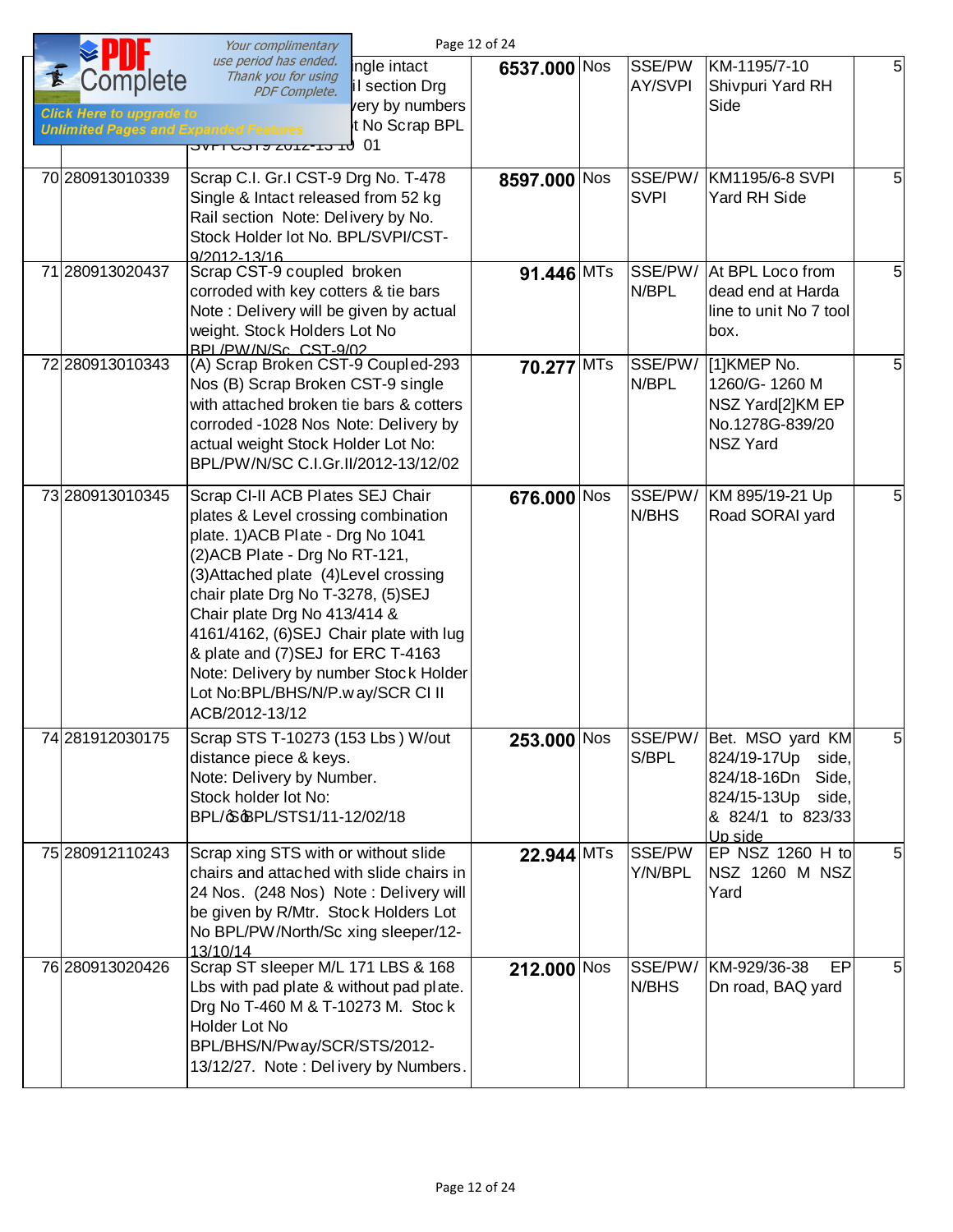|                                                     | Your complimentary                                                                                                                                                                                                |                               | Page 13 of 24 |                                              |                                                                                             |                |
|-----------------------------------------------------|-------------------------------------------------------------------------------------------------------------------------------------------------------------------------------------------------------------------|-------------------------------|---------------|----------------------------------------------|---------------------------------------------------------------------------------------------|----------------|
| <i>C</i> omplete<br><b>Click Here to upgrade to</b> | use period has ended.<br>Thank you for using<br><b>PDF Complete.</b>                                                                                                                                              | ot 80 Lbs with<br>ers coupled | 21.314 MTs    | SSE/PW/<br>N/BPL                             | Near the ART BPL<br>Line & RPF Rest<br>House in BPL Loco                                    | 5 <sup>1</sup> |
| <b>Unlimited Pages and Expanded Features</b>        | allaurieu Tre par & collers Single<br>corroded<br>Note: Delivery by actual weight<br>Stock holder lot No: BPL/PW/N/Sc. CI<br>$D_{0}$ +/12 12/04/01                                                                | 'ot 80 Lbs with               |               |                                              |                                                                                             |                |
| 78 281912060027                                     | Scrap Point & Xing S.T. Sleeper with<br>or without slide chair<br>Note: Delivery by Running Meter<br>(Measurement basis)<br>Stock holder lot No:<br>BPL/BHS/PW/S/Scrap Pt.&<br><b>Ying STS/12-13/04/04</b>        |                               | 15.491 MTs    | SSE/PW/<br>S/BHS                             | KM 880/19-21<br>Up<br>Rd. at SCI Yard                                                       | 5              |
| 79 280913010385                                     | Scrap Steel P&C Sleeper off size with<br>or without slide chair for 52 kg<br>T/out(101 Nos, 367.12 R/Mtr.) Note:<br>Delivery by Running meter Sock<br><b>Holder Lot</b><br>NO;BPL/ASKN/PW/P&Csleeper/12-<br>13/06 |                               | 13.563 MTs    | ar                                           | SSE/PW/ KM 1011/15-16 RH<br>Ashoknag and km 1012/11-12<br>LH side in GVB<br>yard            | 5              |
| 80 280913010386                                     | Scrap Steel P&C Sleeper off size with<br>or without slide chair for 52 kg<br>T/out(277 Nos, 991.49 R/Mtr.) Note:<br>Delivery by Running meter Sock<br><b>Holder Lot</b><br>NO;BPL/ASKN/PW/P&Csleeper/12-<br>13/07 |                               | 36.820 MTs    | ar                                           | SSE/PW/ KM 995/9 to 996/8<br>Ashoknag LH & RH side in<br>KXB yard                           | 5              |
| 81 281912060028                                     | Released Girder Bridge Span<br>1x7.00 M<br>1x6.18 M<br>1x7.17 M<br>1x12.2 M (04 Span)<br>Note: Delivery by actual weight<br>Stock holder lot No:<br>BPL/BHS/N/PW/SCR/GB/11-12/03/69                               |                               | 35.685 MTs    | SSE/PW/<br>N/BHS                             | 903/22-24<br>KM<br>&<br>904/8-10 & 906/14-<br>16 Dn Rd. SUMR-<br><b>GLG Section</b>         | 5              |
| 82 280912110239                                     | Scrap SEJ, G/Joint, P Xing material off<br>size. Note: Delivery by actual weight.<br>Stock Holder Lot No BPL/BHS/S/PW /P<br>Xing/2012-13/21.                                                                      |                               | 14.917 MTs    | SSE/PW<br>AY/S/Vidi<br>sha                   | KM-889/27-29, 23-<br>25 & KM-890/13-15<br>Up road, BHS Yard                                 | 5 <sup>1</sup> |
| 83 280912080095                                     | Scrap C.I. Gr.II C.I. Pots Coupled with<br>Tiebars 100 Lbs broken Note:<br>Delivery by actual weight Stock<br>Holder lot No. BPL/HD/N/CLGr.II/17                                                                  |                               | 11.245 MTs    | SSE/PW/<br>N/HD                              | KM 696/39 to<br>697/01                                                                      | 5 <sub>l</sub> |
| 84 280 912110 222                                   | Unservicable CI pot pair with tie bar &<br>cotter broken corroded mixed average.<br>Note Delivery by actual weight. Stock<br>Holder lot No BPL HBD CI Pots 2012-<br>13                                            |                               | $18.713$ MTs  | <b>SSE</b><br><b>PWAY</b><br>Hoshang<br>abad | KM 789 26 28 to<br>790 0 2 Dn road                                                          | 5 <sub>l</sub> |
| 85 280913020438                                     | Scrap CI pots break & pair (broken<br>mixed) tie bar. Note Delivery by actual<br>weight. Stock Holder's Lot No<br>BPL/BIN/Scrap/CI POTS/7                                                                         |                               | 94.632 MTs    | SSE/PW/<br><b>BINA</b>                       | Bin Yard Bet. Track<br><b>KM BIN/1178-</b><br><b>BIN/1204 &amp; KM BIN</b><br>2052-BIN/1212 | 5 <sub>l</sub> |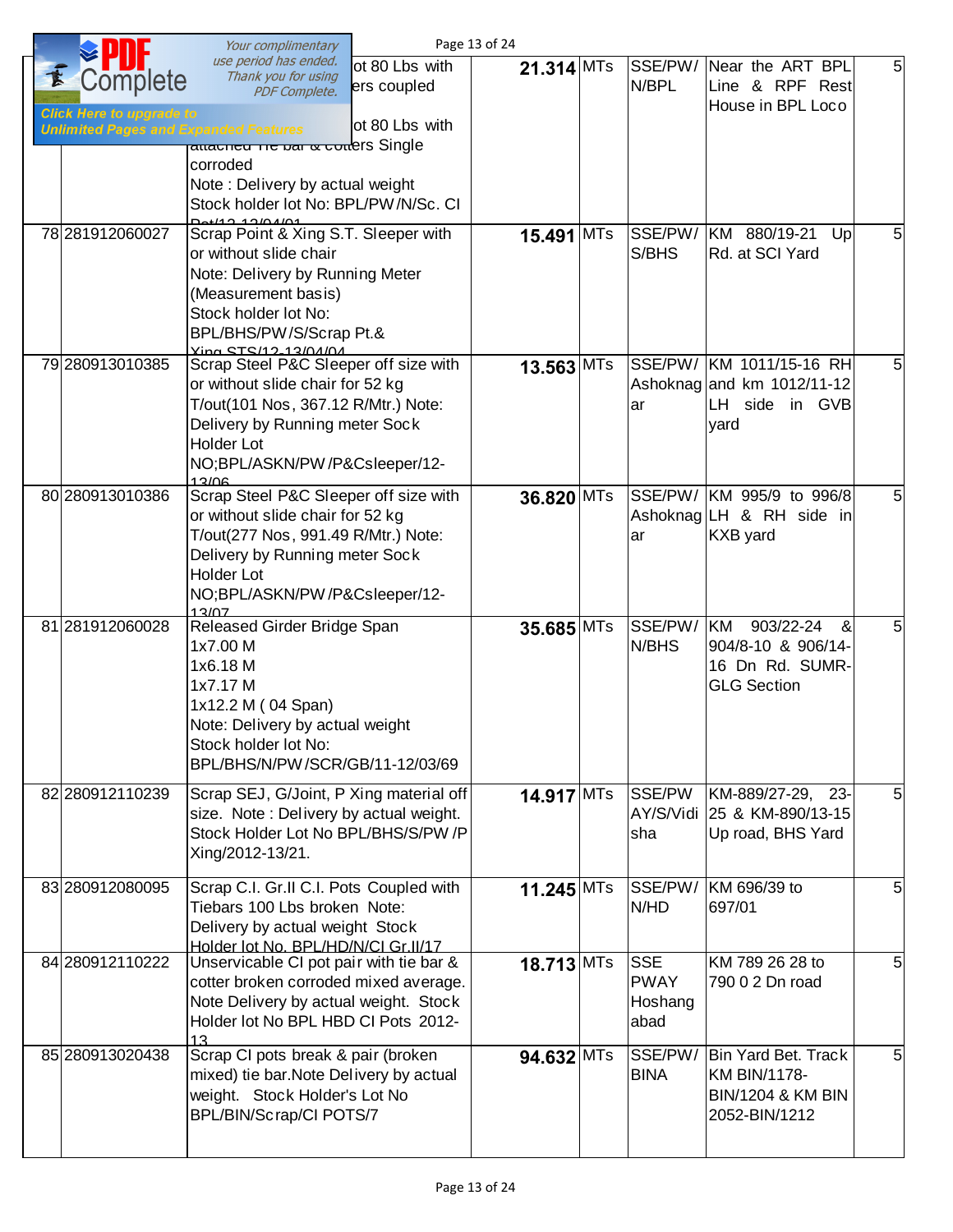|                                                                                                  | Your complimentary                                                                                                                                                                                                                                                                                                                                                                   |                         | Page 14 of 24 |            |                   |                                                                      |                |
|--------------------------------------------------------------------------------------------------|--------------------------------------------------------------------------------------------------------------------------------------------------------------------------------------------------------------------------------------------------------------------------------------------------------------------------------------------------------------------------------------|-------------------------|---------------|------------|-------------------|----------------------------------------------------------------------|----------------|
| Complete<br>Ė<br><b>Click Here to upgrade to</b><br><b>Unlimited Pages and Expanded Features</b> | use period has ended.<br>Thank you for using<br><b>PDF Complete.</b>                                                                                                                                                                                                                                                                                                                 | al Wire                 | 4.500 MTs     |            | SSE/Sig/<br>C/BPL | A Area of<br>SSE/Sig./C/Compo<br>und NS/CRW S/BPL                    | 5              |
| 87 280912120292                                                                                  | Condemned CBC cupling Knuckle<br>claves and cuppler released from<br>diesel locomotives. Note If any other<br>material is found while delivery, which<br>is strictly restriced and It can not be<br>delivered.<br>D ET 12 13 16                                                                                                                                                      | Stock Holder Lot No SSE | 13.000 MTs    |            | <b>SSED</b><br>ET | Scrap yard A-Area<br>Diesel loco shed<br>ET                          | 5              |
| 88 280912090117                                                                                  | Condemned NI and CI Component<br>such as Exhast manifoled, below<br>connactor with ferrous attachment<br>released from Diesel Locomotive.<br>Stock Holder's SSE/D/ET/12-13/09<br>Note: If any other material is found<br>while delivery, which is strictly                                                                                                                           |                         | $8.000$ MTs   |            | SSE/D/ET          | A- AREA / Bombay end,<br>DSL shed, Itarsi                            | 5 <sup>1</sup> |
| 89 280 9130 20413                                                                                | rectricted & it can not be delivered<br>Scrap ferrous Equalizer beam sort &<br>sizes released from Electric<br>locomotives.(Defaced)<br>Note: Delivery by actual weighment.<br>Note: If any other material except<br>description is found while delivery,<br>which is strictly restricted & it can not<br>be dilivered.<br>Stock Holder lot No.<br>ET/TRS/CS/Scrap/Ferrous/Equilizer |                         | 17.700        | <b>MTs</b> | SSE/CS/TR<br>S/ET | Scrap Block No. "C"/4 in<br>Scrap yard at A.C. loce<br>shed, Itarsi. | 5              |
| <b>MACHINERY</b><br>90 280 913 010 347                                                           | Scrap Cond.[A] AT<br>25000/240V,10KVA (15 Nos) [B] PT-<br>25000/100 V & 25000/110V (06 Nos)<br>[C] CT-500/5A-25KV & 200/5A-132<br>KV(03 Nos) Stock Holder Lot No:<br>BINA/TRD/Scrap/Condemn/AT,CT&<br>PT                                                                                                                                                                             |                         | $24.000$ Nos  |            | SSE/TRD<br>/BINA  | SSE(TRD)BINA<br>Depot                                                | 13             |
| <b>NON FERROUS</b><br>91 280912090159                                                            | Scrap Aluminium consists different                                                                                                                                                                                                                                                                                                                                                   |                         | 1186.000 Kgs  |            | <b>SSE CS</b>     | C-in Scrap Room                                                      | 5              |
| <b>LOCO</b>                                                                                      | type of dismantle parts in sort and<br>sizes released from electric loco<br>equipments.<br>Stock Holder's Lot No<br>ET/TRS/CS/Scrap/NF/Sluminium/06/0<br>136<br>Note : If any other material is found<br>while delivery, which is strictly<br>restricted & it can not be delivered.                                                                                                  |                         |               |            | <b>TRS ET</b>     | No 3 at AC Loco<br>shed ET                                           |                |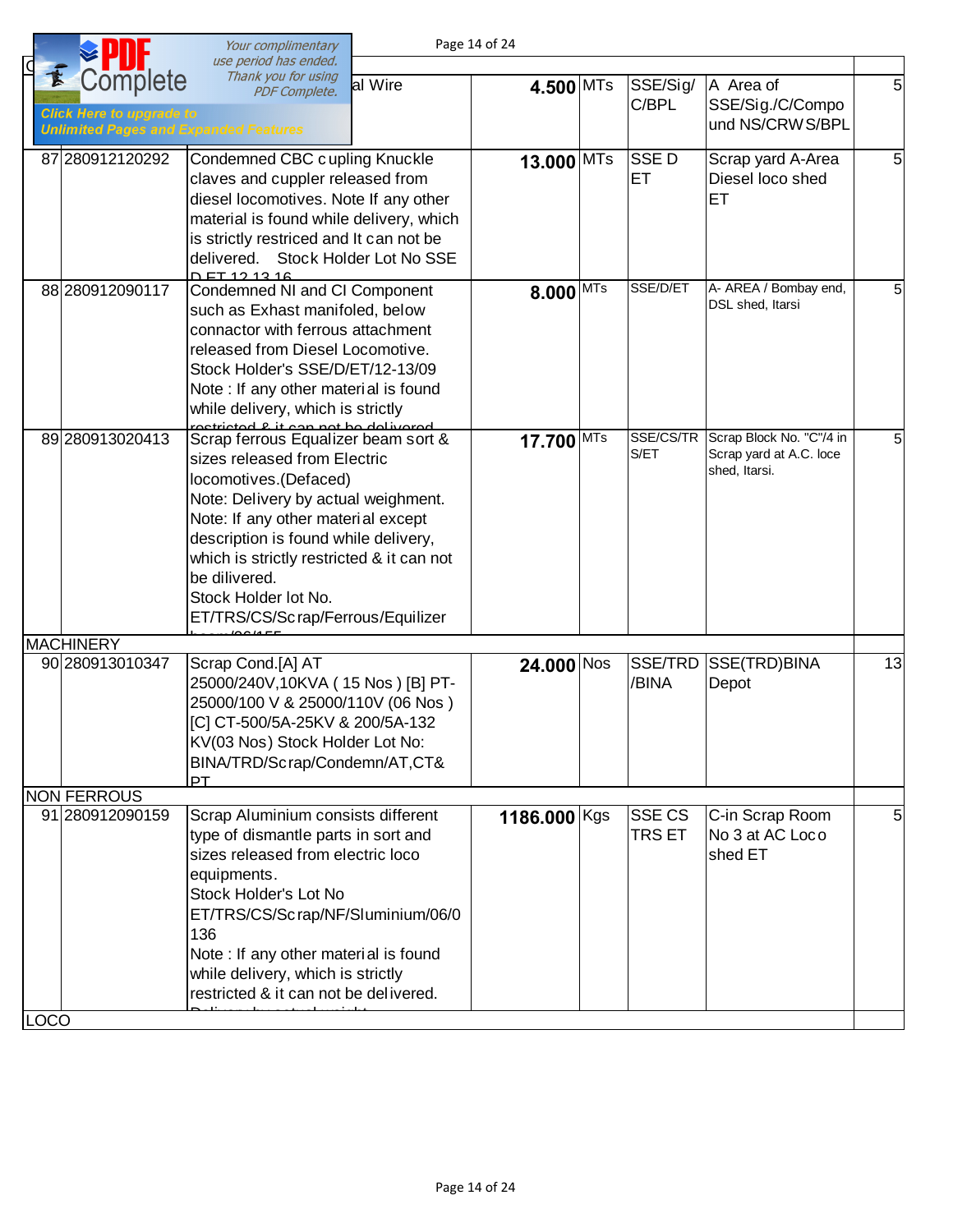|       |                                                                                             | Your complimentary                                                                                                                                                                                                                                                                                                                                                                                                                                                                                                                                                                                                                                                                                                                                                                                                                                                                                                                                                                                                                                                                                                                                                                                           |                                                                 | Page 15 of 24  |                                |                                                                                      |                |
|-------|---------------------------------------------------------------------------------------------|--------------------------------------------------------------------------------------------------------------------------------------------------------------------------------------------------------------------------------------------------------------------------------------------------------------------------------------------------------------------------------------------------------------------------------------------------------------------------------------------------------------------------------------------------------------------------------------------------------------------------------------------------------------------------------------------------------------------------------------------------------------------------------------------------------------------------------------------------------------------------------------------------------------------------------------------------------------------------------------------------------------------------------------------------------------------------------------------------------------------------------------------------------------------------------------------------------------|-----------------------------------------------------------------|----------------|--------------------------------|--------------------------------------------------------------------------------------|----------------|
| K     | Complete<br><b>Click Here to upgrade to</b><br><b>Unlimited Pages and Expanded Features</b> | use period has ended.<br>Thank you for using<br><b>PDF Complete.</b><br><del>וויידואן (D</del> el ivery by איז <del>פט ווערשט (</del> Prote : Del ivery by<br>Number. Cutting is allowed for easy<br>loading. Restricted items: Wheel and<br>trolley with fitting. Note If any other<br>material is found while delivery, which<br>is strictly restriced and It can not be<br>delivered.                                                                                                                                                                                                                                                                                                                                                                                                                                                                                                                                                                                                                                                                                                                                                                                                                     | Loc o No 20542<br>d Non ferrous<br>der's Lot No<br>demn/Loco/WA | $1.000$ $N$ os | <b>SSE CS</b><br><b>TRS ET</b> | OHE<br>Off<br>Loco<br>cutting<br>area<br>in<br>Scrap Yard at AC<br>Loco shed Itarsi. | 5 <sub>l</sub> |
|       | 93 280 913 010 365                                                                          | Scrap condemned AC Loc o No 20588<br>WAM 4 with ferrous and Non ferrous<br>attachment. Stock Holder's Lot No<br>ET/TRS/CS/Scrap/Condemn/Loco/WA<br>M-4/20588/06/0158 Note: Delivery by<br>Number. Cutting is allowed for easy<br>loading. Restricted items: Wheel and<br>trolley with fitting. Note If any other<br>material is found while delivery, which<br>is strictly restriced and It can not be<br>delivered.                                                                                                                                                                                                                                                                                                                                                                                                                                                                                                                                                                                                                                                                                                                                                                                         |                                                                 | $1.000$ Nos    | <b>SSE CS</b><br>TRS ET        | OHE<br>Off<br>Loco<br>cutting<br>area<br>in<br>Scrap Yard at AC<br>Loco shed Itarsi. | 5              |
| Wagon | 94 280913010325                                                                             | Accidental condemned wagon 8<br>wheeler (B.G)[1]44935 SR BOX N<br>[2]197021 SE BOX N [3]44847 SR<br>BOX N All 03 Nos Box wagon body is<br>made by Stainles Steel to IRSM M-<br>474. Restricted items: Wheel sets with<br>CTRB, Casnub Bogie complete,<br>Helical spring, Narrow jaw adopters,<br>EM pad, Metal bonded rubber pad (CC<br>pad), coupler body with Non<br>transaction, Knuckle with Knuckle pin,<br>Yoke with yoke pin for CBC, High<br>capacity draft gear complete with CBC<br>housing, CBC uncoupling rod, Slack<br>adjuster type IRSF-600 complete with<br>control rod (SAB regulator), Tare tie<br>rod with coupling Nut, Loaded tie rod,<br>Horizontal Lever complete set, Bk<br>equalising lever, Dirt collector,<br>Empty load box assembly, side frame<br>key, Hand bK Pull rod, Distributor<br>valve with common pipe bracket and<br>control chamber, brake cylinder,<br>Auxillary reservoir, Cut off angle cock<br>with vent, end pull rod, main Pull rod,<br>Door check spring, Top liner for cc<br>pad, Gravity cotter., etc. Note: All<br>restricted items deposited by<br>purchaser to stock holder SSE/C &<br>W/Guna store before final delivery<br>except wheel set & trolley. |                                                                 | 3.000 Nos      | SSE(C&                         | Near Pilighata at<br>W)GUNA KM 1074/8-9                                              | 5              |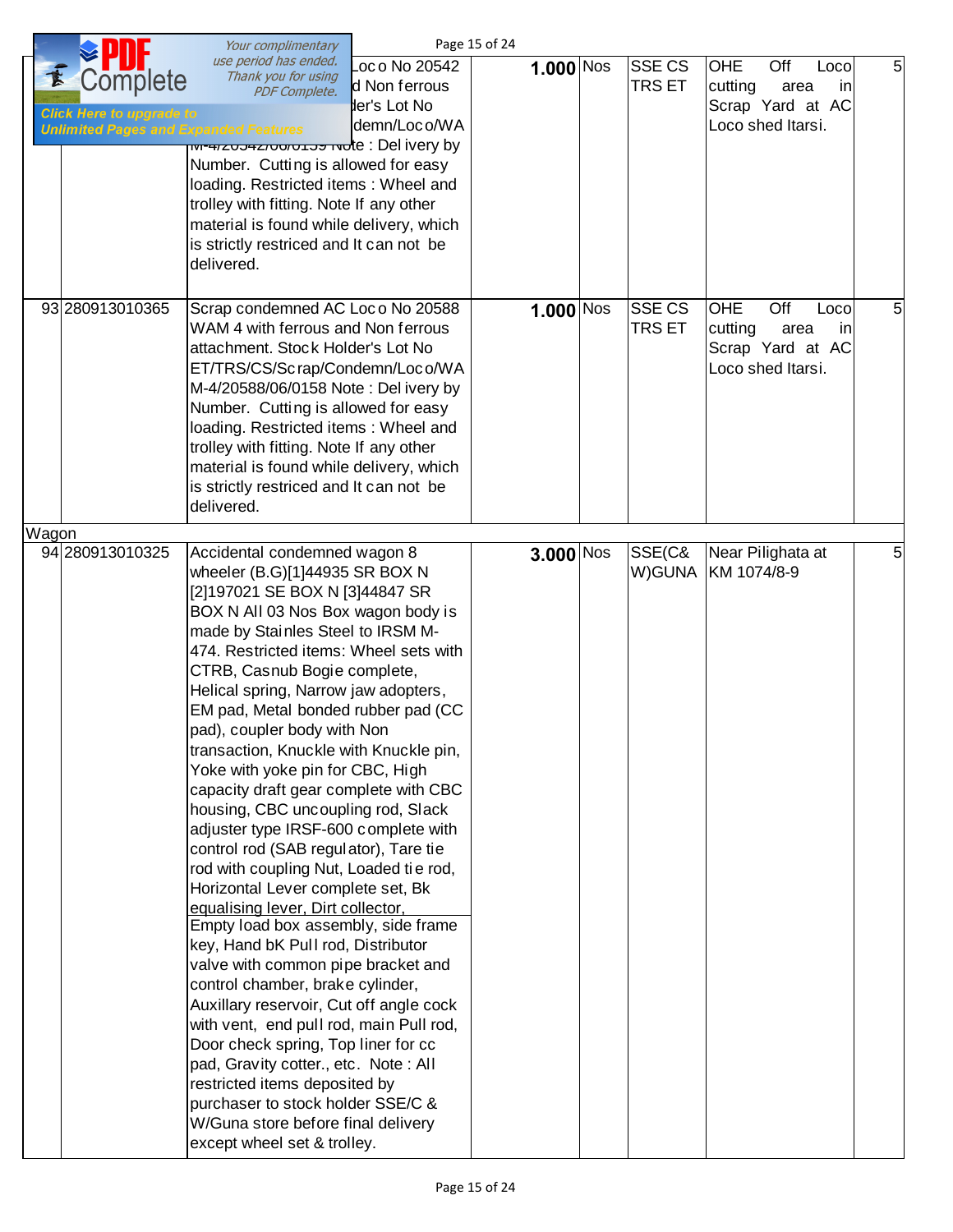|    |                                                                                             | Your complimentary<br>use period has ended.                                                                                                                                                                                                                                                                                                                    |                                                             | Page 16 of 24 |                                                           |                                                                                         |    |
|----|---------------------------------------------------------------------------------------------|----------------------------------------------------------------------------------------------------------------------------------------------------------------------------------------------------------------------------------------------------------------------------------------------------------------------------------------------------------------|-------------------------------------------------------------|---------------|-----------------------------------------------------------|-----------------------------------------------------------------------------------------|----|
|    | Complete<br><b>Click Here to upgrade to</b><br><b>Unlimited Pages and Expanded Features</b> | Thank you for using<br><b>PDF Complete.</b><br><del>uly buriyo .</del><br>Note: water removing is not allowed.<br>(will be sold to CPCB approved<br>purchaser)<br>Holder Lot No: SSE(D) ET/Us ed<br><u>AILLOALA 11/01</u>                                                                                                                                      | hoved by Waste<br>er Emulsified<br>s with small &<br>Stoc k | 41.800 MTs    | Chief<br>Loco<br>Shed/ET                                  | Near<br>E.T.<br>Plant<br>L.I./Diesel Diesel Loco Shed<br>ET                             | 13 |
|    | 96 281912060034                                                                             | Used Oil removed from Loco in Barrels<br>water emulsified about 0.5% to 3.4% in<br>350 barrels with small and big<br>bungs. (Drained oil loaded)<br>Note: water removing is not allowed.<br>(will be sold to CPCB approved<br>purchaser)<br>Holder Lot No: SSE(L)/DSL/ET/Us ed<br>Oil/2012-13/1                                                                | Stock                                                       | 73.150 MTs    | Chief<br>L.I./Diesel Office<br>Loco<br>Shed/ET            | Crain<br>Near<br><b>BDT</b><br><b>Diesel</b><br><i>in</i><br>Loco Shed ET               | 13 |
|    | 97 2809 12110 214                                                                           | Used TFP Oil complete in Barrels with<br>capacity 200/210 Ltrs including small<br>and big bungs. (Filled in 58 Nos of<br>barrels) (will be sold to CPCB<br>annroved nurchaser)                                                                                                                                                                                 |                                                             | 11.530 MTs    | <b>SSE TRD</b><br>ET                                      | <b>SSE</b><br><b>TRD</b><br>Depot,<br>Itarsi                                            | 13 |
|    | 98 280913020410                                                                             | Used TFP Oil complete with barrels<br>capacity 205/210 liters including small<br>& big bungs (filled kin 60 Nos. barrels),<br>Note: If any other material except<br>description is found while delivery,<br>which is strictly restricted & it can not<br>be dilivered.<br>Delivery by actual weighment.<br>Stock Holder lot<br>No.ET/TRS/CS/Use/TFP/Oil/06/152 | Note:                                                       | 11.700 MTs    | SSE/CS/TR<br>S/ET                                         | Between in New send<br>room & Near OHE Pole<br>No. 1048 A at A.C. Loce<br>shed, Itarsi, | 13 |
|    |                                                                                             |                                                                                                                                                                                                                                                                                                                                                                | PART-B - DEPOT                                              |               |                                                           |                                                                                         |    |
| 99 | <b>MACHINERY</b><br>280913020456                                                            | <b>SCRAP</b><br><b>ROLLER BEARING CLEANING</b><br>PLANT No 032M, Sr. No 235, Model No Type PRBS-<br>53011, code-235. S.B.Lot No. BPL/CRWS/12-13/<br><b>Machine//10/0160</b>                                                                                                                                                                                    |                                                             | 1.000 Set     | <b>CDMS</b><br>Scrap<br>Yard<br><b>CRWS</b><br><b>RPL</b> | D-265 / SCRAP CRWS / BPL                                                                | 13 |
|    | 100 280913020457                                                                            | SCRAP<br>PORTABLE DIESEL AIR<br>COMPRESSOR, Plant No 016 Sr. No PSC-6005<br>MODEL NO. TDS-300 CPM S.B.Lot No. BPL/CRWS/<br>12-13/Machine//10/0161                                                                                                                                                                                                              |                                                             | $2.000$ Nos   | <b>CDMS</b><br>Scrap<br>Yard<br><b>CRWS</b><br><b>RPI</b> | D-245 / SCRAP yard / CRWS /<br><b>BPL</b>                                               | 13 |
|    | 101 280913020458                                                                            | SCRAP<br><b>PHOSPHATING PLANT Plant No 119 P</b><br>Model No NIL SB Lot No. BPL/CRWS/12-13/<br><b>Machine//10/0162</b>                                                                                                                                                                                                                                         |                                                             | $1.000$ Set   | <b>CDMS</b><br>Scrap<br>Yard<br><b>CRWS</b><br><b>BPI</b> | D-240 Scrap Yard / CRWS /<br><b>BPL</b>                                                 | 13 |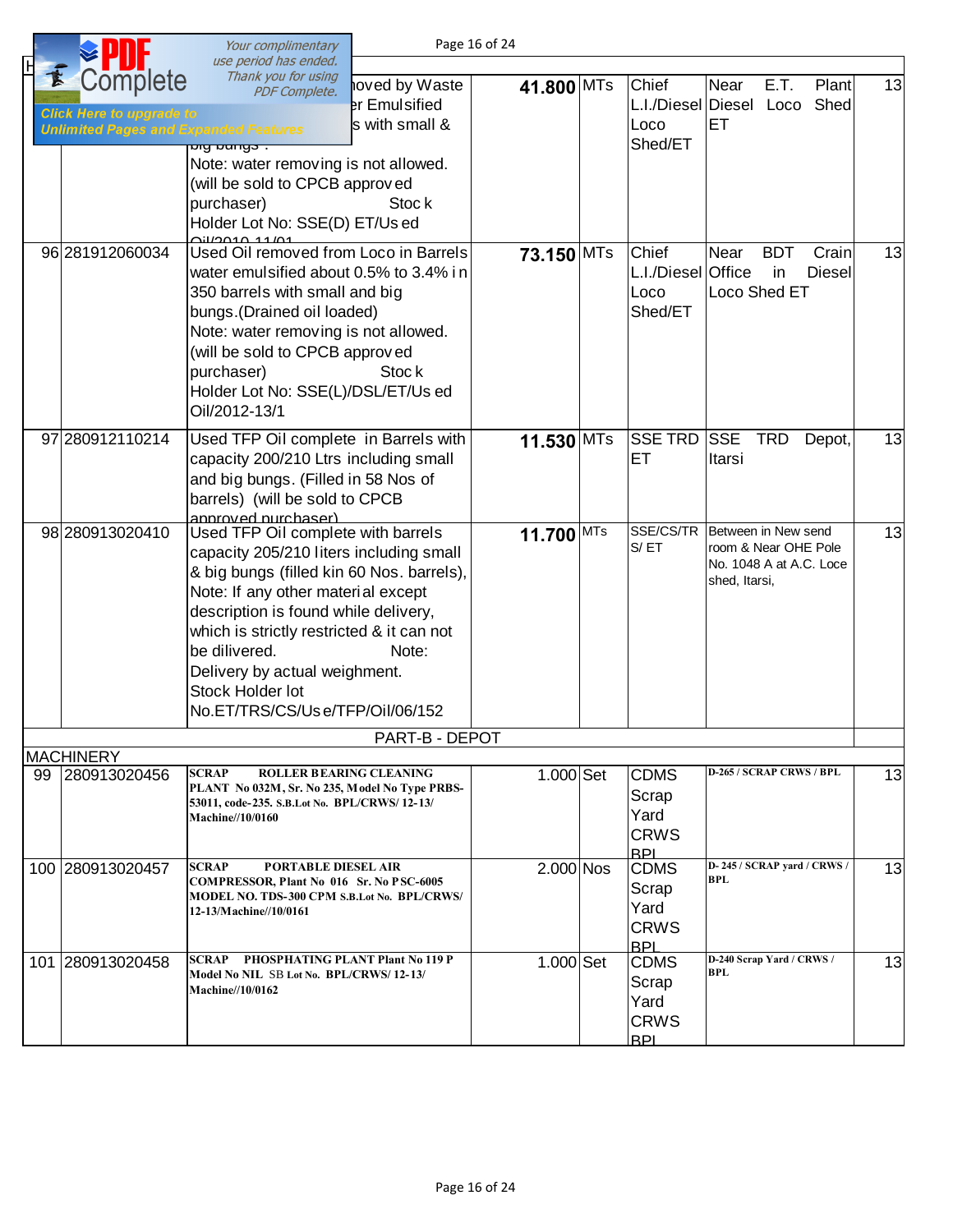|         |                                                                                             | Your complimentary                                                                                                                                                                                                                                                                                                                                                                                                                                                                                                                                                                                                                                                                                                                                                                                                                                                                                                                                                                                                                                                                                                                                                                |                                                                                                                                    | Page 17 of 24 |                                                           |                                                     |    |
|---------|---------------------------------------------------------------------------------------------|-----------------------------------------------------------------------------------------------------------------------------------------------------------------------------------------------------------------------------------------------------------------------------------------------------------------------------------------------------------------------------------------------------------------------------------------------------------------------------------------------------------------------------------------------------------------------------------------------------------------------------------------------------------------------------------------------------------------------------------------------------------------------------------------------------------------------------------------------------------------------------------------------------------------------------------------------------------------------------------------------------------------------------------------------------------------------------------------------------------------------------------------------------------------------------------|------------------------------------------------------------------------------------------------------------------------------------|---------------|-----------------------------------------------------------|-----------------------------------------------------|----|
| F       | Complete<br><b>Click Here to upgrade to</b><br><b>Unlimited Pages and Expanded Features</b> | use period has ended.<br>Thank you for using<br><b>PDF Complete.</b><br>plant no. 064 m& 065 m model no. t ype- FF-22 rpm<br>2880 Manf.Sr. no 535 & 538 (2 nos), D) Hydraulic<br>Floor crane plant no. 043 p model no. VF C-2000 cap. 2<br>ton, (2 nos) S.B.Lot No. BPL/CRWS/12-13/<br>Machine//10/0165                                                                                                                                                                                                                                                                                                                                                                                                                                                                                                                                                                                                                                                                                                                                                                                                                                                                           | PLANT, PLANT NO.<br>$\log$ )<br><b>BLE CRANE, (portable</b><br>M model no. pgc-1<br>2 nos), C) Motorized<br>igle stege cap.700 cfm | 7.000 Nos     | <b>CDMS</b><br>Scrap<br>Yard<br><b>CRWS</b><br><b>BPL</b> | D-310 / SCRAP Yard /CRWS /<br><b>BPL</b>            | 13 |
|         | <b>NON FERROUS</b>                                                                          |                                                                                                                                                                                                                                                                                                                                                                                                                                                                                                                                                                                                                                                                                                                                                                                                                                                                                                                                                                                                                                                                                                                                                                                   |                                                                                                                                    |               |                                                           |                                                     |    |
|         | 103 280913020440                                                                            | <b>SCRAP ALUMINUM OF WATER TANK OF</b><br><b>SORTS AND SIZES RELEASED FROM</b><br><b>COACHES WITH OR WITHOUT</b><br><b>ATTACHMENT OF MINOR FERROUS AND</b><br><b>SCALES IF ANY. NOTE: 1. WATER SCALLING</b><br>MAY BE REMOVED FROM WATER TANK BY<br>HAMMERING AT THE TIME OF DELIVERY.<br>S.B LOT NO- BPL/CRWS/12-13/ ALLU. W-<br><b>TANK//10/0144</b>                                                                                                                                                                                                                                                                                                                                                                                                                                                                                                                                                                                                                                                                                                                                                                                                                            |                                                                                                                                    | 17225.000 Kgs | <b>CDMS</b><br>Scrap<br>Yard<br><b>CRWS</b><br><b>BPL</b> | G-462 to G-480 / Scrap Yard<br><b>CRWS/BPL</b>      | 5  |
|         | 104 280913020467                                                                            | Scrap alluminium consisting of different type of<br>moldings, strips, angle, pipe, cable wire, all.<br>wire. channels, and pieces of sheets, off cuts of<br>chequered sheets, Shutter frame,, rivets, etc.<br>with or without minor ferrous /SS/L P sheet /<br>rubber /wooden attachment if any . S.B.Lot No.<br>BPL/CRWS/ 12-13 / ALUMINIUM /10/0171                                                                                                                                                                                                                                                                                                                                                                                                                                                                                                                                                                                                                                                                                                                                                                                                                             |                                                                                                                                    | 5040.000 Kgs  | <b>CDMS</b><br>Scrap<br>Yard<br><b>CRWS</b><br><b>BPL</b> | New Shed room No. 5 /<br><b>SCRAP SECTION / BPL</b> | 5  |
|         | 105 280913020466                                                                            | Scrap broken Carriage F an consist of moter,<br>housing etc S.B.Lot No. BPL/CRWS/12-13/ Carrage<br>fan/10/0170 (Will be sold to CPCB purchasers)                                                                                                                                                                                                                                                                                                                                                                                                                                                                                                                                                                                                                                                                                                                                                                                                                                                                                                                                                                                                                                  |                                                                                                                                    | 1650.000 Nos  | <b>CDMS</b><br>Scrap<br>Yard<br><b>CRWS</b><br><b>BPI</b> | New Shed / SCRAP YARD /<br><b>CRWS / BPL</b>        | 5  |
|         |                                                                                             |                                                                                                                                                                                                                                                                                                                                                                                                                                                                                                                                                                                                                                                                                                                                                                                                                                                                                                                                                                                                                                                                                                                                                                                   |                                                                                                                                    |               |                                                           |                                                     |    |
| Coaches | 106 280913010375                                                                            | Cond. Coach Consisting of Old Iron,<br>decolum and NF Items etc. Released from Cond.<br>Coach. (Wood, Decolum & Restricted items will not<br>be delivered) [1] WC 74970 RHV [2] WC 87251<br>CN [3] WC 86408 GS [4] WC 85411 GS Restricted<br>items: A. Bogie items: Complete trolley including<br>following items:- Wheel Set with Axle Box & Roller<br>Bearing, Axle Box spring & Bolster spring, Brake<br>Gear Fittings, Bronze wearing pieces, Bolsters,<br>Suspension link, Wearing plate, L.S. Beam,<br>equalizing stay with pin, Draw bar hook, Draft link<br>with nut, Draft key, Screw couplings, Buffer casing,<br>Buffer plunger with spindle, Center pivot pin, etc.<br>B. Furnishing and Carpentry items: Window shutters,<br>Aluminum window frames with glass, Sealed<br>window glass, Seats and berths of AC & Non AC<br>Coaches, Unified SS Inlay, Wash basin, Aluminum<br>water tank (Over head, Under slung etc), Water taps<br>( Metallic). C. Air Brake items: Distributor valves,<br>control Reservoir, with common pipe brackets, Air<br>Brake cylinder, Dirt collector, Check valve with<br>chokes, Angle cocks, Isolating cocks, Auxiliary<br>reservoirs. | Wood,                                                                                                                              | 64.000 MTs    | <b>CDMS</b><br>Scrap<br>Yard<br><b>CRWS</b><br><b>BPL</b> | Pocket Yard /<br>CRWS / BPL                         | 5  |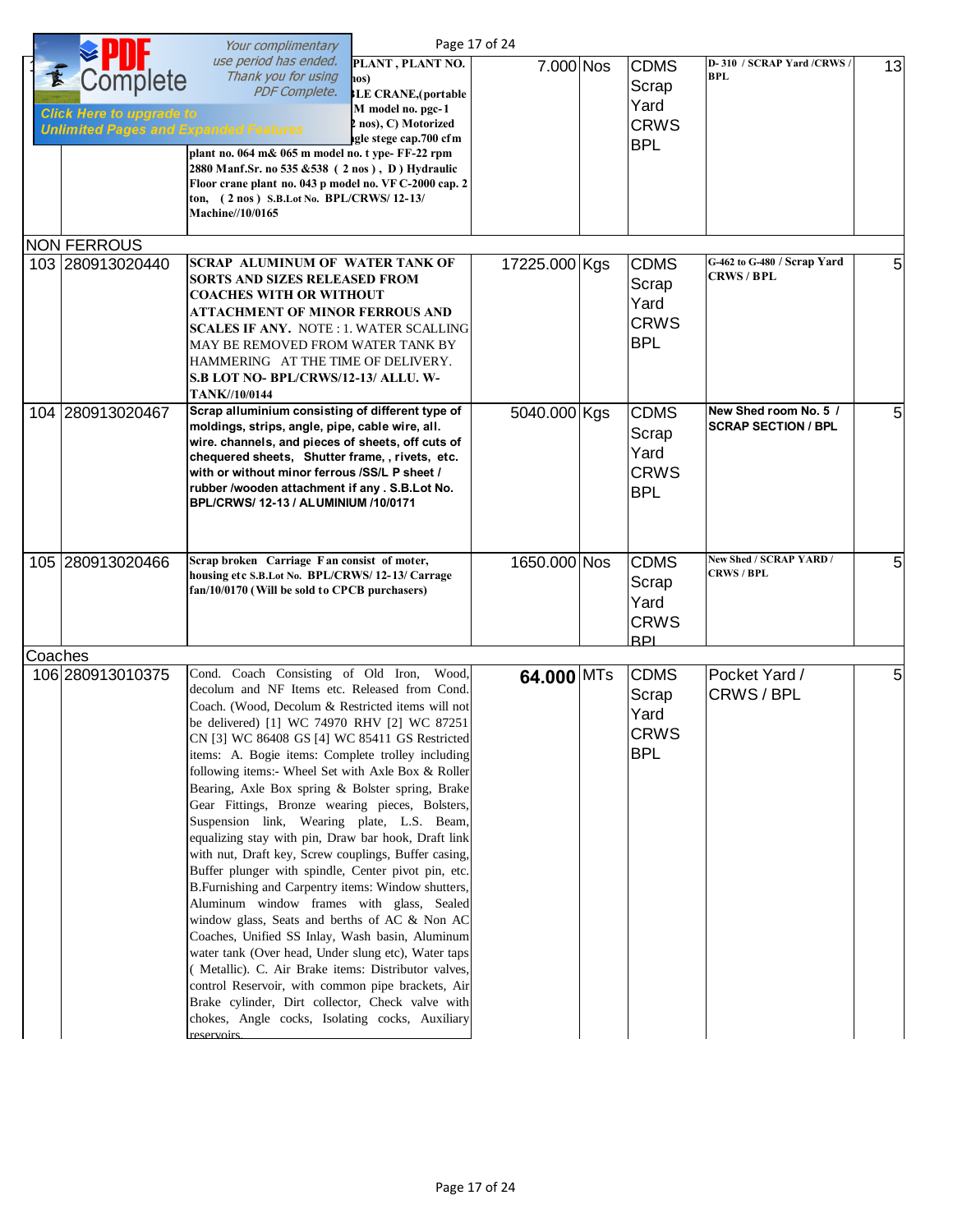|                                              | Your complimentary                                                                                         |                         | Page 18 of 24 |                           |                                   |                |
|----------------------------------------------|------------------------------------------------------------------------------------------------------------|-------------------------|---------------|---------------------------|-----------------------------------|----------------|
|                                              | use period has ended.                                                                                      | D, Guard Emergency      |               |                           |                                   |                |
| Complete                                     | Thank you for using<br><b>PDF Complete.</b>                                                                | ernator, RRU/ERUU,      |               |                           |                                   |                |
|                                              |                                                                                                            | essor, Battery Cell,    |               |                           |                                   |                |
| <b>Click Here to upgrade to</b>              |                                                                                                            | Pre<br>cooling<br>Jnit, |               |                           |                                   |                |
| <b>Unlimited Pages and Expanded Features</b> |                                                                                                            | fitting, Condenser/     |               |                           |                                   |                |
|                                              | <b>BIOWET MOTOT, Emergency Lights, Night Lamps,</b>                                                        |                         |               |                           |                                   |                |
|                                              | Seat Indication Lights, Wash Basin Lights,                                                                 |                         |               |                           |                                   |                |
|                                              | Laptop/Mobile Charging points, AC Control panels,                                                          |                         |               |                           |                                   |                |
|                                              | RMPU units, 25 KVA Inverter. Note: 1- Restricted<br>item will be returned to stock holder 2- Delivery will |                         |               |                           |                                   |                |
|                                              | be made on actual weighment basis up to entire                                                             |                         |               |                           |                                   |                |
|                                              | quantity 3-cutting allowed for easy loading 4- Coach                                                       |                         |               |                           |                                   |                |
|                                              | will be handed over to purchaser for cutting purpose                                                       |                         |               |                           |                                   |                |
|                                              | in duty hour after issue of delivery order.                                                                |                         |               |                           |                                   |                |
|                                              | 5.Industrial waste excluding non ferrous restricted                                                        |                         |               |                           |                                   |                |
|                                              | item to be stored one place as per direction of stock                                                      |                         |               |                           |                                   |                |
|                                              | Holder.                                                                                                    |                         |               |                           |                                   |                |
| <b>OTHER FERROUS</b>                         |                                                                                                            |                         |               |                           |                                   |                |
| 107 280913020449                             | Scrap stainless Steel consisting of Moulding,                                                              |                         | $9.340$ MTs   | <b>CDMS</b>               | R. Section Road / SCRAP           | 5              |
|                                              | bracket, hospital items, container, pipe mirrer                                                            |                         |               | Scrap                     | <b>YARD/ CRWS/ BPL</b>            |                |
|                                              | frame, jally, bottal, self , sheet of all sort and sizes                                                   |                         |               | Yard                      |                                   |                |
|                                              | with or without minor ferrous /non-ferrous/L P                                                             |                         |               | <b>CRWS</b>               |                                   |                |
|                                              | sheet / rubber /wooden attachment if any etc.                                                              |                         |               |                           |                                   |                |
|                                              | S.B.Lot No. BPL/CRWS/12-13/SS molding //10/0153                                                            |                         |               | <b>BPL</b>                |                                   |                |
| 108 280913020451                             | <b>SC. STAINLESS STEEL CONSISTING OF SS</b>                                                                |                         | 6.210 MTs     | <b>CDMS</b>               | R. Section Road / SCRAP           | 5              |
|                                              | INLAY, SS LAV. PAN, WASH BSIN, jally, PIPE                                                                 |                         |               | Scrap                     | YARD/ CRWS/ BPL                   |                |
|                                              | <b>RELEASED FROM COACHES WITH OR</b><br>WITHOUT MINOR FERROUS ATTACHMENT                                   |                         |               | Yard                      |                                   |                |
|                                              | ETC. S.B.Lot No. BPL/CRWS/12-13/SS Lav                                                                     |                         |               | <b>CRWS</b>               |                                   |                |
|                                              | Pan//10/0155                                                                                               |                         |               | <b>BPL</b>                |                                   |                |
| 109 280913020464                             | Scrap S S Anticreepe Wire Rope SB LOT NO-                                                                  |                         | 8.000 MTs     | <b>CDMS</b>               | No.<br>08/<br><b>CRAP</b><br>Room | 5              |
|                                              | BPL/CRWS/ 12-13/ss wire /10/0168                                                                           |                         |               | Scrap                     | YARD / CRWS/BPL                   |                |
|                                              |                                                                                                            |                         |               | Yard                      |                                   |                |
|                                              |                                                                                                            |                         |               | <b>CRWS</b>               |                                   |                |
|                                              |                                                                                                            |                         |               | <b>BPL</b>                |                                   |                |
| 110 280913020465                             | <b>SC. STAINLESS STEEL CONSISTING OF S S</b>                                                               |                         | 27.910 MTs    | <b>CDMS</b>               | Near Railway Track/R. Section     | 5              |
|                                              | TROUGH FLOOR RELEASED FROM COACHES                                                                         |                         |               | Scrap                     | Road / SCRAP YARD / CRWS          |                |
|                                              | WITH OR WITHOUT MINOR FERROUS                                                                              |                         |               | Yard                      | /BPL                              |                |
|                                              | ATTACHMENT. S.B.Lot No. BPL/CRWS/12-13/SS<br>TROUGH FLOOR/10/0169                                          |                         |               |                           |                                   |                |
|                                              |                                                                                                            |                         |               | <b>CRWS</b><br><b>BPL</b> |                                   |                |
| 111 280912120301                             | Scrap ferrous protective tube. Note:                                                                       |                         | 15.460 MTs    | <b>CDMS</b>               | <b>R.Section Road</b>             | 5 <sub>l</sub> |
|                                              | Other than lot description scrap                                                                           |                         |               | Scrap                     | Near Rly track                    |                |
|                                              | material will not be delivered. SB                                                                         |                         |               | Yard                      | Yard<br><b>Scrap</b>              |                |
|                                              | LOT NO BPL /CRWS/ 12-13 / P                                                                                |                         |               | <b>CRWS</b>               | <b>CRWS / BPL</b>                 |                |
|                                              |                                                                                                            |                         |               | <b>BPL</b>                |                                   |                |
|                                              | /tube/ 08/0115                                                                                             |                         |               |                           |                                   |                |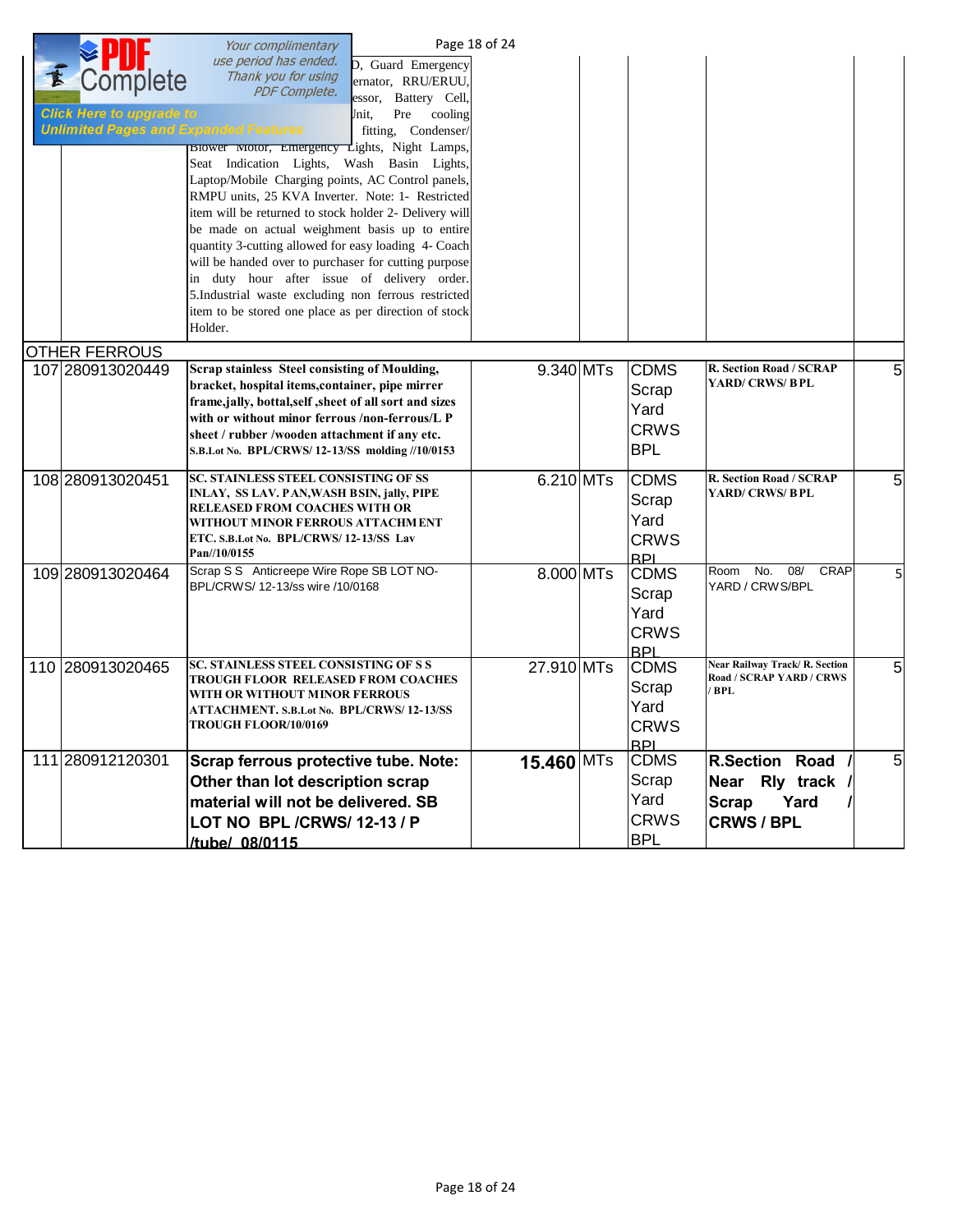|                                                                                                                 | Your complimentary                                                                                                                                                                                                                                                                                                                                                                                                                                                                                                                                                                                                                                                                                                                                                                                                                                                                                                                                                                                                                                                                                                                                                                                                                                                                                 |                                                           | Page 19 of 24            |                                                                                                                        |                                                                                                      |                     |
|-----------------------------------------------------------------------------------------------------------------|----------------------------------------------------------------------------------------------------------------------------------------------------------------------------------------------------------------------------------------------------------------------------------------------------------------------------------------------------------------------------------------------------------------------------------------------------------------------------------------------------------------------------------------------------------------------------------------------------------------------------------------------------------------------------------------------------------------------------------------------------------------------------------------------------------------------------------------------------------------------------------------------------------------------------------------------------------------------------------------------------------------------------------------------------------------------------------------------------------------------------------------------------------------------------------------------------------------------------------------------------------------------------------------------------|-----------------------------------------------------------|--------------------------|------------------------------------------------------------------------------------------------------------------------|------------------------------------------------------------------------------------------------------|---------------------|
| Complete<br><b>Click Here to upgrade to</b><br><b>Unlimited Pages and Expanded Features</b><br>113 280913020462 | use period has ended.<br>Thank you for using<br><b>PDF Complete.</b><br>spiniy, suips, Facking Strips,<br>etc.RESTRICTED ITEM-1.AXLE BOX<br>SPRING AND BOLSTER SPRING .2.<br>SCREW COUPLING. BRAKE BEAM,<br>DRAW HOOK, BUFFER PLUNGER,<br>BUFFER SOCKET, VACUUM<br>RESERVOIR. 3. CAST IRON ITEM.4.<br>STAINLESS STEEL ITEMS.5 GI PIPE<br>ABOVE 3qLENGTH 6, ALL TYPE OF<br><b>BEARING.</b><br>NOTE-(A) NON FERROUS (EXCEPT<br>MINOR ATTACHMENT) IF ANY<br>FOUND IN THE LOT WILL NOT BE<br>DELIVERED (B) REGARDING<br><b>CLASSIFICATION OF ITEMS, DEPOT</b><br>OFFICER VERDICT WILL BE FINAL<br>FOR ANY DISPUTE.<br>S.B.Lot No. BPL/CRW S/12-<br>13/JUNK/09/0129<br>Scrap Junk consisting of cut up parts of<br>coaches including any Ferrous Scrap<br>Disintegrated through Rust & Corrosion, Sheets,<br>strips, Moldings, Packing Strips, badly rusted<br>sheets, Fan Guards, seat frames, badly rusted<br>fan blades, released from CRWS, SC MS<br>Rusted Panels of coaches with or without minor<br>LP sheet /wooden/Non-Ferrous attachments.<br>Corroded paint drums and Corroded MS<br>Mech/Elect Parts of coaches. SB LOT NO. BPL/<br>CRWS/12-13/JUNK/10/166 RESTRICTED ITEM-<br>1.AXLE BOX SPRING AND BOLSTER SPRING<br>.2. SCREW COUPLING. BRAKE BEAM, DRAW<br>HOOK, BUFFER PLUNGER, BUFFER | of cut up parts<br>ny Ferrous<br>ough Rust<br>dust shield | 12.000 MTs<br>44.450 MTs | <b>CDMS</b><br>Scrap<br>Yard<br><b>CRWS</b><br><b>BPL</b><br><b>CDMS</b><br>Scrap<br>Yard<br><b>CRWS</b><br><b>BPL</b> | W-26 TO W-36/<br><b>New SCRAP YARD</b><br>/CRWS BHOPAL<br>L-150 TO L-176/SCRAP<br>YARD / CRWS BHOPAL | 5 <sup>1</sup><br>5 |
|                                                                                                                 | SOCKET, VACUUM RESERVOIR. 3. CAST<br><b>IRON ITEM.4. STAINLESS STEEL ITEMS.5 GI</b><br>PIPE ABOVE 3qLENGTH 6, ALL TYPE OF<br>BEARING. NOTE-(A) NON FERROUS<br>(EXCEPT MINOR ATTACHMENT) IF ANY<br>FOUND IN THE LOT WILL NOT BE<br>DELIVERED (B) REGARDING<br>CLASSIFICATION OF ITEMS, DEPOT<br>OFFICER VERDICT WILL BE FINAL FOR ANY<br>DISPUTE.                                                                                                                                                                                                                                                                                                                                                                                                                                                                                                                                                                                                                                                                                                                                                                                                                                                                                                                                                   |                                                           |                          |                                                                                                                        |                                                                                                      |                     |
| 114 280913010354                                                                                                | Scrap Ferrous consisting of SAB<br>(Slack adjuster for brake regulator), &<br>, Tension device released from<br>coaches, intact/loose.SB Lot No<br>BPL/CRWS/12-13/SAB/09/0131                                                                                                                                                                                                                                                                                                                                                                                                                                                                                                                                                                                                                                                                                                                                                                                                                                                                                                                                                                                                                                                                                                                      |                                                           | 18.000 MTs               | <b>CDMS</b><br>Scrap<br>Yard<br><b>CRWS</b><br><b>BPL</b>                                                              | W-144 to W-148<br>New SCRAP<br>YARD / BPL                                                            | 5 <sub>l</sub>      |
| 115 280913010356                                                                                                | Scrap Ferrous consisting of Vertical<br>Shock Absorber released from<br>coaches intact/loose, with or without<br>flange.SB Lot No BPL/CRW S/12-13/<br>SA/09/0133                                                                                                                                                                                                                                                                                                                                                                                                                                                                                                                                                                                                                                                                                                                                                                                                                                                                                                                                                                                                                                                                                                                                   |                                                           | 35.990 MTs               | <b>CDMS</b><br>Scrap<br>Yard<br><b>CRWS</b><br><b>BPL</b>                                                              | E-34 to E-39 New<br>New / SCRAP<br>YARD / BPL                                                        | 5 <sub>l</sub>      |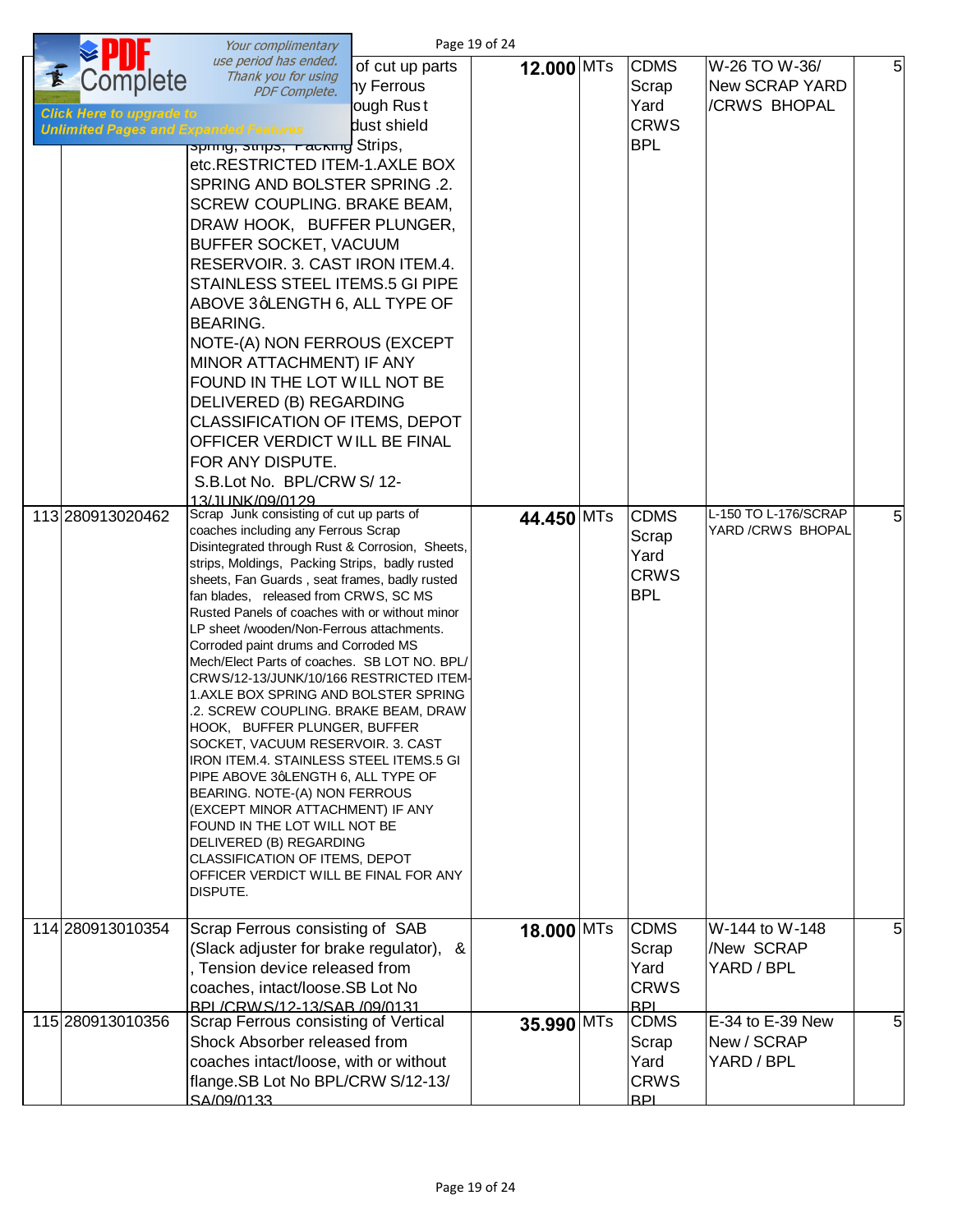|                                                                                                  | Your complimentary                                                                                                                                                                                                                                                                                                                                                                                                                                                                                                                                                                                                                                                                                                                                                                                                                                                                                                                                              |                                                                                                                                             | Page 20 of 24 |                                                           |                                                               |   |
|--------------------------------------------------------------------------------------------------|-----------------------------------------------------------------------------------------------------------------------------------------------------------------------------------------------------------------------------------------------------------------------------------------------------------------------------------------------------------------------------------------------------------------------------------------------------------------------------------------------------------------------------------------------------------------------------------------------------------------------------------------------------------------------------------------------------------------------------------------------------------------------------------------------------------------------------------------------------------------------------------------------------------------------------------------------------------------|---------------------------------------------------------------------------------------------------------------------------------------------|---------------|-----------------------------------------------------------|---------------------------------------------------------------|---|
| E<br>Complete<br><b>Click Here to upgrade to</b><br><b>Unlimited Pages and Expanded Features</b> | use period has ended.<br>Thank you for using<br><b>PDF Complete.</b><br>rivets, keys, cotters, pins, and plates with or without<br>attachment of bush, hanger lever, brake adj usting<br>head, floating lever etc. with or without minor<br>Rubber, wooden/ss/non-ferrous attachments. S.B.Lot<br>No. BPL/CRWS/12-13/FERROUS/10/0143                                                                                                                                                                                                                                                                                                                                                                                                                                                                                                                                                                                                                            | bogie and coaches,<br>ngles, sleeves, hanger<br>er spring seat,<br>silent block, anchor<br>, brake shoe head,<br><i>vers</i> , nuts, bolts, | 49.900 MTs    | <b>CDMS</b><br>Scrap<br>Yard<br><b>CRWS</b><br><b>BPL</b> | R. Section Road / Scrap Yard /<br><b>CRWS / BPL</b>           | 5 |
| 117 280913020441                                                                                 | Scrap ferrous lower spring seat released from<br>bogie. S.B.Lot No. BPL/CRWS/12-<br>13/LSS/10/0145                                                                                                                                                                                                                                                                                                                                                                                                                                                                                                                                                                                                                                                                                                                                                                                                                                                              |                                                                                                                                             | 22.510 MTs    | <b>CDMS</b><br>Scrap<br>Yard<br><b>CRWS</b><br><b>BPL</b> | R. Section Road/ Scrap<br>Yard / CRWS / BPL                   | 5 |
| 118 280913020445                                                                                 | Scrap ferrous melting consist of cut up parts of<br>coaches including scrap mouldings, ms sheet,<br>Channels, Body Bolster, angles, different type<br>of rods, brackets, strips, head stock assembly,<br>trough floor, pipes, body side doors,, Foot<br>Step and Foot plate. Nut, bolt, split pin, Panels<br>of coaches with or without minor wooden//non-<br>ferrous attachments, if any etc. S.B.Lot No.<br>BPL/CRWS/12-13/FERROUS/10/0149<br>RESTRICTED ITEM-1.AXLE BOX SPRING AND<br>BOLSTER SPRING .2. SCREW COUPLING.<br>BRAKE BEAM, DRAW HOOK, BUFFER<br>PLUNGER, BUFFER SOCKET, VACUUM<br>RESERVOIR. 3. CAST IRON ITEM.4.<br>STAINLESS STEEL ITEMS.5 GI PIPE ABOVE<br>3qLENGTH 6, ALL TYPE OF BEARING. NOTE-<br>(A) NON FERROUS (EXCEPT MINOR<br>ATTACHMENT) IF ANY FOUND IN THE LOT<br>WILL NOT BE DELIVERED (B) REGARDING<br>CLASSIFICATION OF ITEMS, DEPOT<br>OFFICER VERDICT WILL BE FINAL FOR ANY<br>DISPUTE. Cutting is allowed for easy loading. |                                                                                                                                             | 73.270 MTs    | <b>CDMS</b><br>Scrap<br>Yard<br><b>CRWS</b><br><b>BPL</b> | D-210 TO D-225 / Scrap<br>Yard /CRWS / BPL                    | 5 |
| 119 280913020448                                                                                 | Scrap C I Gr.II Consisting of CI pulley, Brake<br>Block, Carriage fan body., vacuum cylinder with<br>or without nut, bolt. washer, cotter minor rubber /<br>Non Ferrous etc attached if any. SB LOT NO<br>BPL/CRWS/12-13/CI Gr. II//10/0152                                                                                                                                                                                                                                                                                                                                                                                                                                                                                                                                                                                                                                                                                                                     |                                                                                                                                             | 32.970 MTs    | <b>CDMS</b><br>Scrap<br>Yard<br><b>CRWS</b><br><b>BPL</b> | F-395 to F-407 / Scrap yard /<br><b>CRWS / BPL</b>            | 5 |
| 120 280913020453                                                                                 | <b>SCRAP FERROUS CONSISTING OF SCREW</b><br>COUPLING, DRAW HOOK, DRAFT LINK,<br>DRAFT KEY, SCREW COUPLING PIN,<br>DRAFT GEAR NUT INTACT OR LOOSE. SB<br>LOT NO-BPL/CRWS/12-13/S-COUPLING/D-<br>HOOK//10/0157                                                                                                                                                                                                                                                                                                                                                                                                                                                                                                                                                                                                                                                                                                                                                    |                                                                                                                                             | 28.200 MTs    | <b>CDMS</b><br>Scrap<br>Yard<br><b>CRWS</b><br><b>BPL</b> | Near Steel Yard & Sub Stn /<br><b>SCRAP YARD / CRWS / BPL</b> | 5 |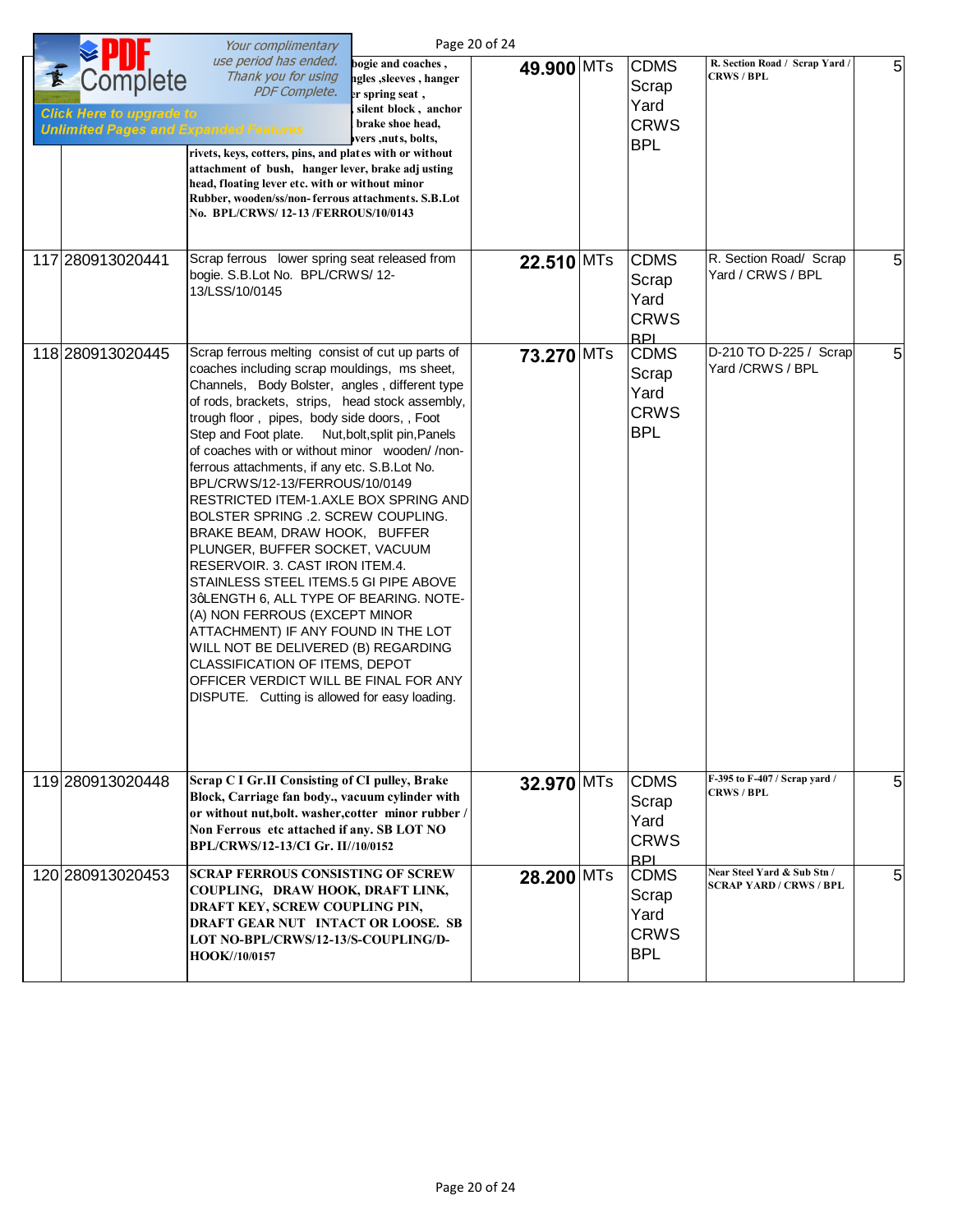|      |                                                                                             | Your complimentary                                                                                                                                                                                                                                                                                                                                                                                                                                                                                                                                                                                                                                                                                                                                 |                                                                                                                                                  | Page 21 of 24 |                                                           |                                                     |   |
|------|---------------------------------------------------------------------------------------------|----------------------------------------------------------------------------------------------------------------------------------------------------------------------------------------------------------------------------------------------------------------------------------------------------------------------------------------------------------------------------------------------------------------------------------------------------------------------------------------------------------------------------------------------------------------------------------------------------------------------------------------------------------------------------------------------------------------------------------------------------|--------------------------------------------------------------------------------------------------------------------------------------------------|---------------|-----------------------------------------------------------|-----------------------------------------------------|---|
| E    | Complete<br><b>Click Here to upgrade to</b><br><b>Unlimited Pages and Expanded Features</b> | use period has ended.<br>Thank you for using<br><b>PDF Complete.</b><br>Step and Foot plate.<br>of coaches with or without minor wooden//non-<br>ferrous attachments, if any etc. S.B.Lot No.<br>BPL/CRWS/12-13/FERROUS/10/0164<br>RESTRICTED ITEM-1.AXLE BOX SPRING AND<br>BOLSTER SPRING .2. SCREW COUPLING.<br>BRAKE BEAM, DRAW HOOK, BUFFER<br>PLUNGER, BUFFER SOCKET, VACUUM<br>RESERVOIR. 3. CAST IRON ITEM.4.<br>STAINLESS STEEL ITEMS.5 GI PIPE ABOVE<br>3qLENGTH 6, ALL TYPE OF BEARING. NOTE-<br>(A) NON FERROUS (EXCEPT MINOR<br>ATTACHMENT) IF ANY FOUND IN THE LOT<br>WILL NOT BE DELIVERED (B) REGARDING<br>CLASSIFICATION OF ITEMS, DEPOT<br>OFFICER VERDICT WILL BE FINAL FOR ANY<br>DISPUTE. Cutting is allowed for easy loading. | st of cut up parts of<br>ildings, ms sheet,<br>igles, different type<br>ead stock assembly,<br>de doors, , Foot<br>TNUT, Dolt, split pin, Panels | 117.770 MTs   | <b>CDMS</b><br>Scrap<br>Yard<br><b>CRWS</b><br><b>BPL</b> | E-373 to E-391 Scrap<br>Yard /CRWS / BPL            | 5 |
|      | 122 280913020468                                                                            | <b>SCRAP FERROUS OFF CUT OF SORT AND</b><br>SIZES. SB LOT NO. BPL / CRWS/ 12-13/ OFF CUT<br>/10 /0172                                                                                                                                                                                                                                                                                                                                                                                                                                                                                                                                                                                                                                              |                                                                                                                                                  | 29.740 MTs    | <b>CDMS</b><br><b>CRWS</b><br><b>BPL</b>                  | R. Section Road / Scrap<br>Scrap Yard vard / Bhopal | 5 |
|      | 123 280913020469                                                                            | SCRAP FERROUS CONSISTING OF BRAKE<br>BEAM OF 13T / 16T RELEASED F ROM COACHES<br>WITH OR WITHOUT MINOR NON FERROUS<br>ATTACHED IN THE WIRE ROPE AND BRAKE<br>SHOE HEAD IF ANY. SB LOT NO- BPL/ CRWS<br>/12-13/BK-BEAM/10/0173                                                                                                                                                                                                                                                                                                                                                                                                                                                                                                                      |                                                                                                                                                  | 26.470 MTs    | <b>CDMS</b><br>Scrap Yard<br><b>CRWS</b><br><b>BPL</b>    | E-370 TO E-364 / SCRAP<br>YARD/CRWS / BPL           | 5 |
|      | 124 280913020471                                                                            | SCRAP FERROUS CONSISTING OF BRAKE<br>BEAM OF 13T / 16T RELEASED FROM COACHES<br>WITH OR WITHOUT MINOR NON FERROUS<br>ATTACHED IN THE WIRE ROPE AND BRAKE<br>SHOE HEAD IF ANY. SB LOT NO- BPL/ CRWS<br>/12-13/BK-BEAM/10/0175                                                                                                                                                                                                                                                                                                                                                                                                                                                                                                                       |                                                                                                                                                  | 26.470 MTs    | <b>CDMS</b><br>Scrap Yard<br><b>CRWS</b><br><b>BPL</b>    | E-370 TO E-364 / SCRAP<br>YARD/CRWS / BPL           | 5 |
| Misc |                                                                                             |                                                                                                                                                                                                                                                                                                                                                                                                                                                                                                                                                                                                                                                                                                                                                    |                                                                                                                                                  |               |                                                           |                                                     |   |
|      | 125 280913020442                                                                            | Scrap wooden packing of sort and sizes, with or<br>without minor ferrous etc. SB LOT NO-<br>BPL/CRWS/12-13/ Wooden packing//10/0146                                                                                                                                                                                                                                                                                                                                                                                                                                                                                                                                                                                                                |                                                                                                                                                  | 7.000 MTs     | <b>CDMS</b><br>Scrap<br>Yard<br><b>CRWS</b><br><b>BPL</b> | D-29O TO D-297 / SCRAP<br>YARD / CRWS/BPL           | 5 |
|      | 126 280913020444                                                                            | <b>SCRAP Bituminous Barrel with or without lid</b><br>cap.200/210 Ltrs. SB LOT NO BPL/CRWS/12-13/<br>barrel //10/0148                                                                                                                                                                                                                                                                                                                                                                                                                                                                                                                                                                                                                              |                                                                                                                                                  | 128.000 Nos   | <b>CDMS</b><br>Scrap<br>Yard<br><b>CRWS</b><br><b>BPL</b> | D-245 to D-265 / SCRAP/<br>YARD/CRWS/BPL            | 5 |
|      | 127 280913020446                                                                            | Scrap Compreg ply, sort and sizes released from<br>coaches with or without attachment of miner pvc,<br>minor ferrous i.e nails , screw and small st rip if any. SB<br>LOT NO BPL/CRWS/12-13/PVC PLY//10/0150                                                                                                                                                                                                                                                                                                                                                                                                                                                                                                                                       |                                                                                                                                                  | 47.230 MTs    | <b>CDMS</b><br>Scrap<br>Yard<br><b>CRWS</b><br><b>RPI</b> | R. Section Road / SCRAP<br>YARD / CRWS / BPL        | 5 |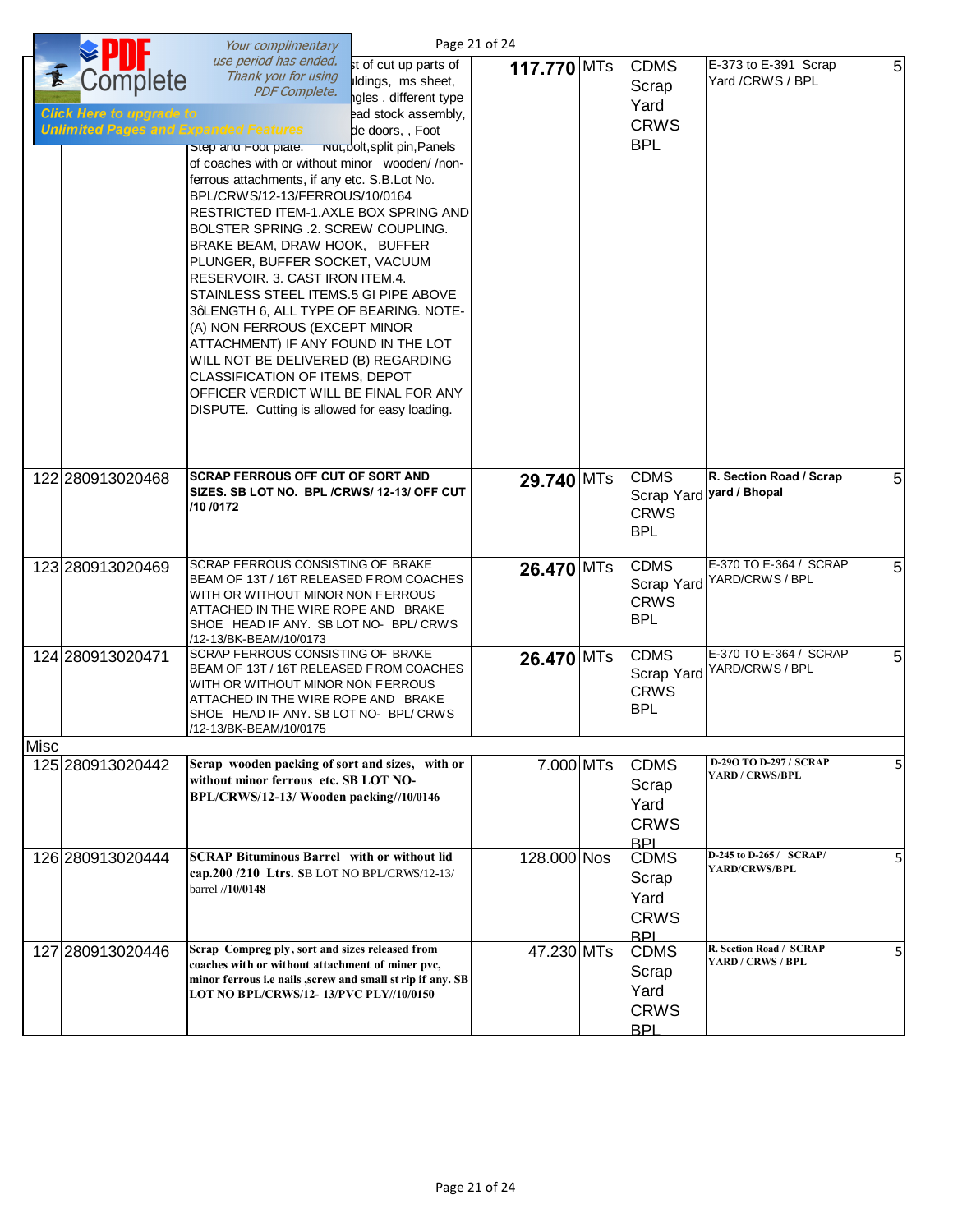|                                                                                             | Your complimentary                                                                                                                                                                                                                                                                                                                                                                                                                                                                                                                                                                                                                                                                                                                                                                                                                                                                                                                                                                                                                                                                                                                                                    |                                                                                                                                                        | Page 22 of 24            |                                                           |                                                  |    |
|---------------------------------------------------------------------------------------------|-----------------------------------------------------------------------------------------------------------------------------------------------------------------------------------------------------------------------------------------------------------------------------------------------------------------------------------------------------------------------------------------------------------------------------------------------------------------------------------------------------------------------------------------------------------------------------------------------------------------------------------------------------------------------------------------------------------------------------------------------------------------------------------------------------------------------------------------------------------------------------------------------------------------------------------------------------------------------------------------------------------------------------------------------------------------------------------------------------------------------------------------------------------------------|--------------------------------------------------------------------------------------------------------------------------------------------------------|--------------------------|-----------------------------------------------------------|--------------------------------------------------|----|
| Complete<br><b>Click Here to upgrade to</b><br><b>Unlimited Pages and Expanded Features</b> | use period has ended.<br>Thank you for using<br><b>PDF Complete.</b><br>$\frac{1}{2}$<br>BPL / CRWS / 12-13 / GEN. BERTH / /10/0151                                                                                                                                                                                                                                                                                                                                                                                                                                                                                                                                                                                                                                                                                                                                                                                                                                                                                                                                                                                                                                   | <b>SEAT, BACK REST OF</b><br><b>OACHES OF SORT</b><br><b>FERROUS FRAME,</b><br><b>TE WITH OR</b><br><b>FERROUS / NON</b><br><b>SCREW, NUTS, BOLTS,</b> | 23.660 MTs               | <b>CDMS</b><br>Scrap<br>Yard<br><b>CRWS</b><br><b>BPL</b> | Near EP-184 / Scrap Yard /<br><b>CRWS / BPL</b>  | 13 |
| 129 280913020459                                                                            | SCRAP RES. BERTHS AND SEAT, BACK REST<br>RELEASED FROM COACHES OF SORT AND SIZES<br>WITH OR WITHOUT FERROUS FRAME, COIR / FOAM<br>/LP SHEET / PLYWOOD / SLATE WITH OR WITHOUT<br><b>REXINE INCLUDING FERROUS / NON FERROUS</b><br>ATTACHMENT LIKE SCREW, NUTS, BOLTS, STRIPS,<br>RIVETS, SPRINGS, HINGES ETC. SB LOT NO - BPL /<br>CRWS / 12-13 / RES. BERTH / /10/0163                                                                                                                                                                                                                                                                                                                                                                                                                                                                                                                                                                                                                                                                                                                                                                                               |                                                                                                                                                        | 68.320 MTs               | <b>CDMS</b><br>Scrap<br>Yard<br><b>CRWS</b><br><b>BPL</b> | L-132 to K-108 Scrap Yard /<br><b>CRWS / BPL</b> | 13 |
| 130 280913020452                                                                            | Scrap Miscellaneous rubber including V-Belts,<br>Rubber Washers, Rubber pads, rubber pipes,<br>Rubber rings, Welding rubber hose etc., with or<br>without ferrous attachment of sorts and sizes.<br>S.B.Lot No. BPL/CRWS/12-13/Rubber//10/0156                                                                                                                                                                                                                                                                                                                                                                                                                                                                                                                                                                                                                                                                                                                                                                                                                                                                                                                        |                                                                                                                                                        | 12.420 MTs               | <b>CDMS</b><br>Scrap<br>Yard<br><b>CRWS</b><br><b>BPL</b> | F-415 to F-428 / SCRAP<br><b>YARD/ CRWS/ BPL</b> | 13 |
| 131 280913020454                                                                            | SCRAP RUBBER PAD WITH MS PARTITION<br>PLATE. SB LOT NO BPL/CRWS/12-<br>13/RUBBER PAD//10/0158                                                                                                                                                                                                                                                                                                                                                                                                                                                                                                                                                                                                                                                                                                                                                                                                                                                                                                                                                                                                                                                                         |                                                                                                                                                        | 22.860 MTs               | <b>CDMS</b><br>Scrap<br>Yard<br><b>CRWS</b><br><b>BPI</b> | R. Section Road / SCRAP<br>YARD/CRWS/BPL         | 13 |
| 132 280913020463                                                                            | Scrap broken Sofa set different type with cloth<br>wooden Foam, chair, with or without minor<br>nonferrous /ferrous sheet etc. SB LOT NO-<br>BPL/CRWS/12-13/ sofa set //10/0167                                                                                                                                                                                                                                                                                                                                                                                                                                                                                                                                                                                                                                                                                                                                                                                                                                                                                                                                                                                       |                                                                                                                                                        | 1.670 MTs                | <b>CDMS</b><br>Scrap<br>Yard<br><b>CRWS</b><br><b>BPL</b> | F-435 to F-415/ SCRAP YARD<br><b>CRWS / BPL</b>  | 5  |
| 133 280913020424                                                                            | Misc. released material from coaches unservicable<br>scrap consisting 1- Decolite scrap released from<br>floors of coaches. 2- Broken glass with or without<br>non ferrous attachment, unservicable scrap<br>timber/ply wood and wood shearing below 60<br>centimeters length released from coaches. 3-<br>Broken pieces of released un servicable L.P. Sheet<br>(Decolum sheet) of all size & sorts including pop<br>rivet, seat & berth number plate and non ferrous<br>attachment. 4- Small broken piece of rubber items.<br>5- Broken and unservicable pieces of limpet sheet,<br>roof-felts and PVC sheets released from coaches. 6-<br>Floor sweeping consisting sand, mud, saw dust,<br>scrap paper, broken mirror, shrubs and ashes from<br>coaches rust, old nails, rusty nut-bolts, washers,<br>small pieces of rusted mouldings, small pieces of SS<br>moulding aluminium rivets etc. Which can not be<br>segregated with reasonable efforts. 7- Scrap/un-<br>servicable rexine, coir, recron and foam rubber<br>pieces. 8- Released un-servicable FRP/Plastic and<br>broken porcelin items washbasin commod including<br>ferrous/non ferrous attachments. |                                                                                                                                                        | $280.000$ M <sup>3</sup> | SSE/<br>PCR/<br><b>CRWS</b><br>/BPL                       | <b>New Scrap Yard</b><br>Bin No 03               | 13 |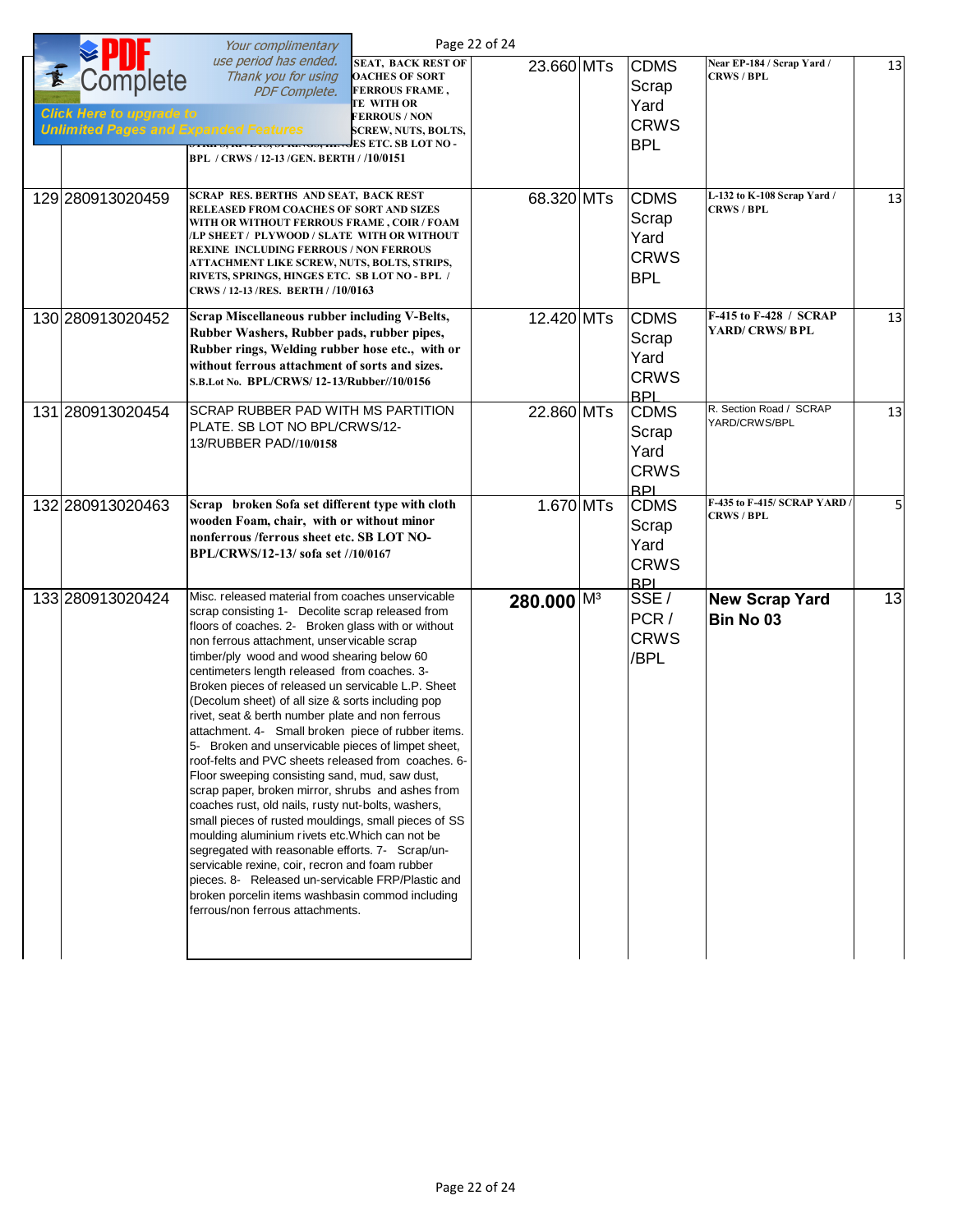|   |                                                                                             | Your complimentary                                                                                                                                                                                                                                                                                                                                                                                                                                                                                                                                                                                                                                                                                                                                                                                                                                                                                                                                                                                                                                                                                                                                                    |                                                                                                                               | Page 23 of 24          |                                      |                                    |    |
|---|---------------------------------------------------------------------------------------------|-----------------------------------------------------------------------------------------------------------------------------------------------------------------------------------------------------------------------------------------------------------------------------------------------------------------------------------------------------------------------------------------------------------------------------------------------------------------------------------------------------------------------------------------------------------------------------------------------------------------------------------------------------------------------------------------------------------------------------------------------------------------------------------------------------------------------------------------------------------------------------------------------------------------------------------------------------------------------------------------------------------------------------------------------------------------------------------------------------------------------------------------------------------------------|-------------------------------------------------------------------------------------------------------------------------------|------------------------|--------------------------------------|------------------------------------|----|
| E | Complete<br><b>Click Here to upgrade to</b><br><b>Unlimited Pages and Expanded Features</b> | use period has ended.<br>Thank you for using<br><b>PDF Complete.</b><br>attatchments viz. MS bolt, washers small pieces of<br>rusted moulding and aluminium rivets will be allowed<br>with the above items. Quantity of such attachments<br>is very small anyway. 13- Broken pieces of Battery<br>container/bakelite/plastic. 14- Plastic spool,<br>containing the end pieces of filler wire, broken<br>welding hand screen, broken welding helmet, face<br>shield and plain & black glass, unservicable<br>PVC/plastic/rubber hose pipes. 15- Broken HDPE<br>chute, FRP item for example- shutter frame, louvers,<br>inlay, front cover of axle and moulding etc. 16-<br>Unservicable nylon bushes & Nylon<br>Items, unservicale wire rope, broken pieces of<br>thermacole. 17- Broken pieces of electrical switches<br>and small pieces of aluminium wire & cable. Battery<br>fluts and band. Flexible pipes.                                                                                                                                                                                                                                                       | such as polythene<br>ardboard, paper,<br>en packing box,<br>en) of bolster & draw<br>servicable hand<br>rrous and non ferrous |                        |                                      |                                    |    |
|   | 134 280913020425                                                                            | Misc. released material from coaches unservicable<br>scrap consisting 1- Decolite scrap released from<br>floors of coaches. 2- Broken glass with or without<br>non ferrous attachment, unservicable scrap<br>timber/ply wood and wood shearing below 60<br>centimeters length released from coaches. 3-<br>Broken pieces of released un servicable L.P. Sheet<br>(Decolum sheet) of all size & sorts including pop<br>rivet, seat & berth number plate and non ferrous<br>attachment. 4- Small broken piece of rubber items.<br>5- Broken and unservicable pieces of limpet sheet,<br>roof-felts and PVC sheets released from coaches. 6-<br>Floor sweeping consisting sand, mud, saw dust,<br>scrap paper, broken mirror, shrubs and ashes from<br>coaches rust, old nails, rusty nut-bolts, washers,<br>small pieces of rusted mouldings, small pieces of SS<br>moulding aluminium rivets etc. Which can not be<br>segregated with reasonable efforts. 7- Scrap/un-<br>servicable rexine, coir, recron and foam rubber<br>pieces. 8- Released un-servicable FRP/Plastic and<br>broken porcelin items washbasin commod including<br>ferrous/non ferrous attachments. |                                                                                                                               | 380.000 M <sup>3</sup> | SSE/<br>PCR /<br><b>CRWS</b><br>/BPL | <b>New Scrap Yard</b><br>Bin No 01 | 13 |